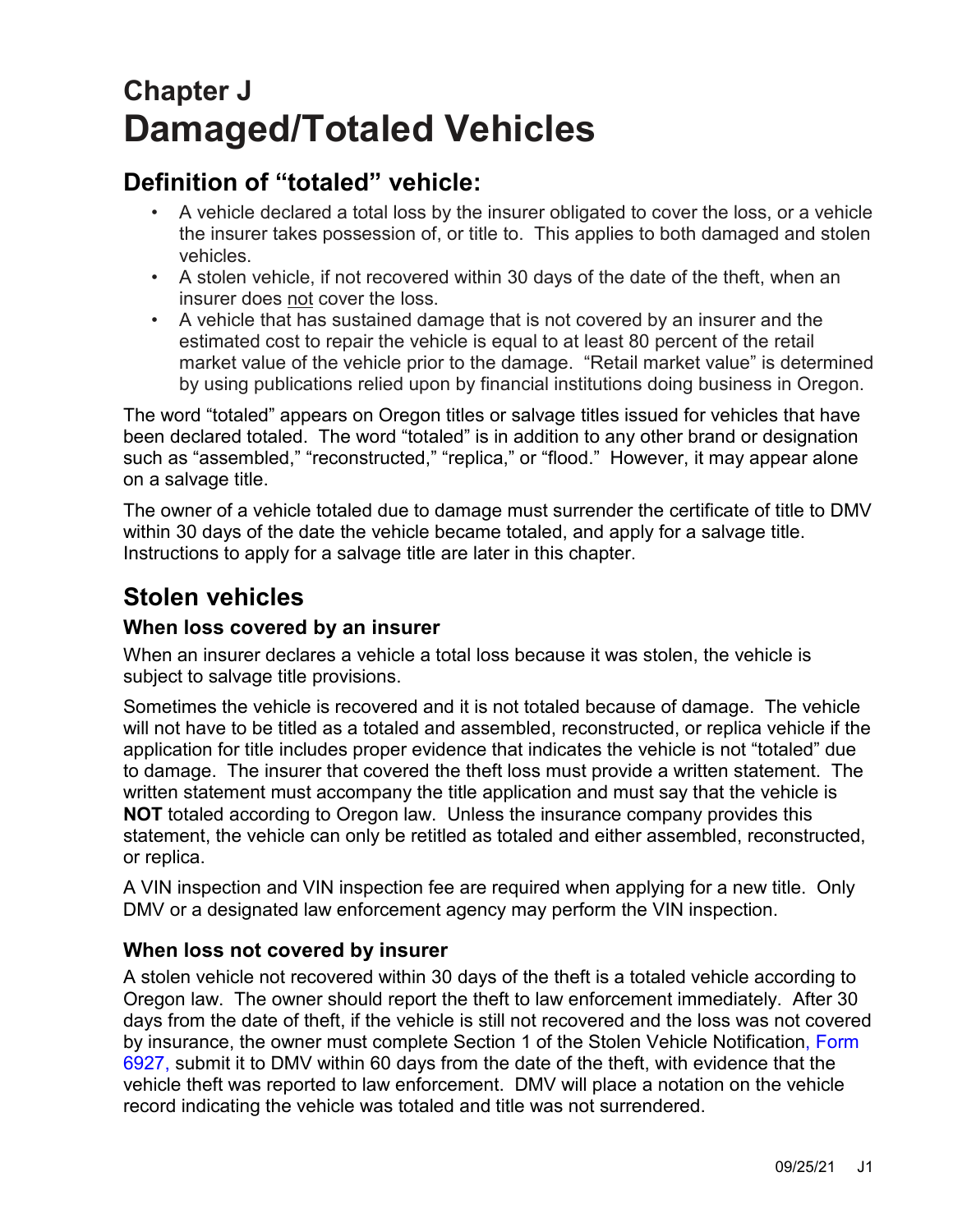If the vehicle is recovered after reporting to DMV, the owner should notify DMV whether the vehicle is totaled due to damage or not. The owner does this by submitting Section 2 of Form 6927 and all requirements (such as surrendering title and applying for new title, etc.). A VIN inspection and VIN inspection fee are also required when applying for a new title.

### *Stolen Vehicle Notification, [Form 6927](https://www.odot.state.or.us/forms/dmv/6927fill.pdf)*

#### **Back**

Information about stolen vehicle procedures and instructions to complete the form.

#### **Front (Section 1 and Section 2)**

- **Vehicle description:** Plate number, year, make, and body style.
- **Vehicle identification number (VIN):** List the complete VIN here.
- **Oregon title number:** If applicable.
- **Police agency reported to:** Name of the law enforcement agency where the police report was filed.
- **Police report number:** Case number of the police report that was filed.
- **Date of theft, date reported:** These may be the same dates.
- **Name(s) of registered owner(s):** Full name of owner(s).
- **Address:** Must indicate where the registered owner may be contacted if more information is needed.
- **Signature:** Registered owner's signature.

Submit Section 1 to report the unrecovered stolen vehicle. When the vehicle is recovered, submit Section 2. Before the vehicle can be registered, DMV or a designated law enforcement agecy must perform a VIN inspection of the vehicle.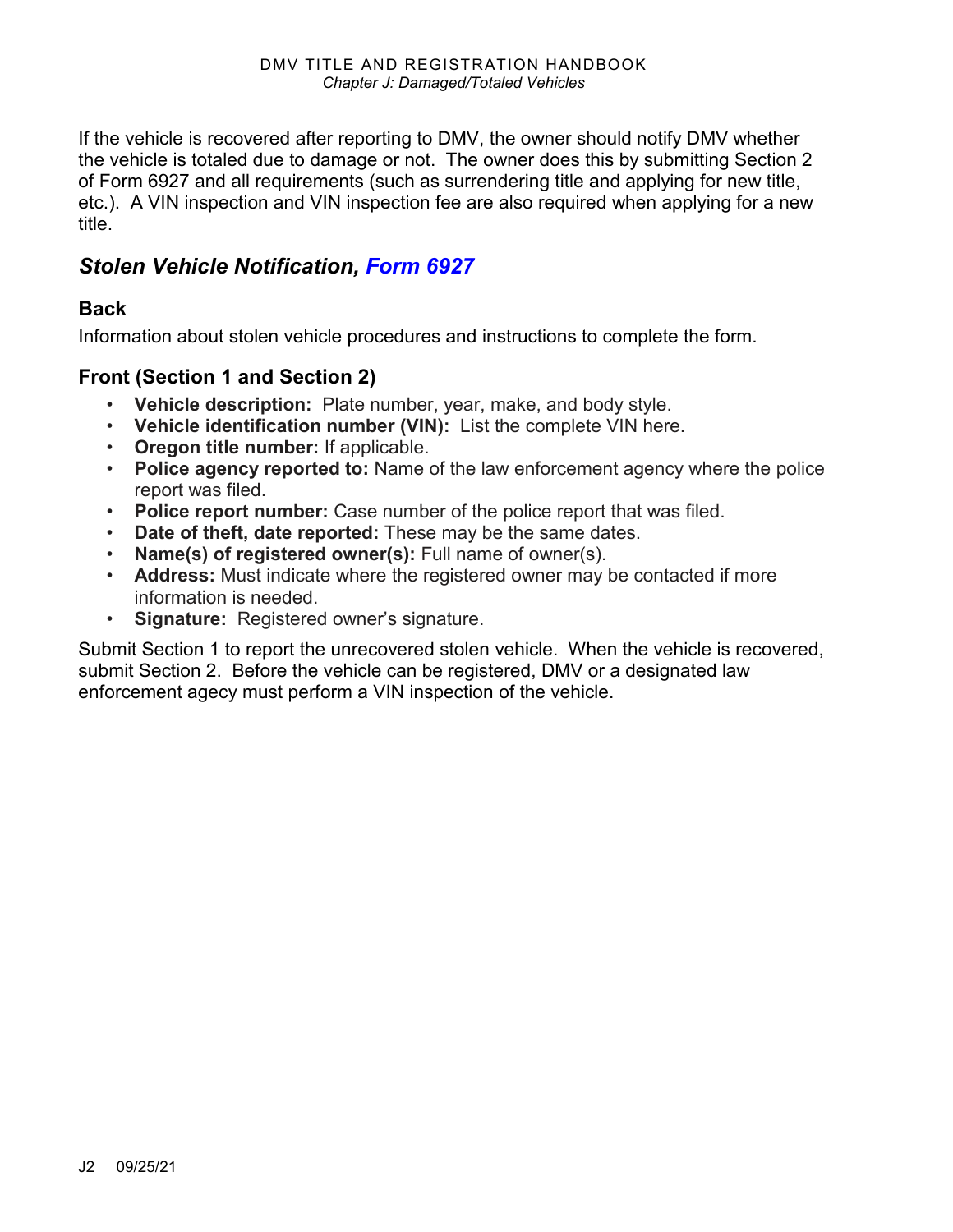#### DMV TITLE AND REGISTRATION HANDBOOK *Chapter J: Damaged/Totaled Vehicles*

#### **Example of STOLEN VEHICLE NOTIFICATION, [FORM 6927](https://www.odot.state.or.us/forms/dmv/6927fill.pdf)**

*Actual size 8½ x 11"*

| <b>ENE, BALEM GREGON 613</b>                                                                                        | <b>STOLEN VEHICLE NOTIFICATION</b>                                                                                                                                                                                                                                                                                                                                                                                                                                                                                                                                                                                                                                                                                                                | (Instructions on back)<br><b>Loss NOT Covered By Insurance</b> |                      | <b>Clear Form</b> |
|---------------------------------------------------------------------------------------------------------------------|---------------------------------------------------------------------------------------------------------------------------------------------------------------------------------------------------------------------------------------------------------------------------------------------------------------------------------------------------------------------------------------------------------------------------------------------------------------------------------------------------------------------------------------------------------------------------------------------------------------------------------------------------------------------------------------------------------------------------------------------------|----------------------------------------------------------------|----------------------|-------------------|
| notice will not be filed.                                                                                           | Section 1 - Unrecovered Stolen Vehicle - Complete this form* if it has been at least 30 days<br>since your vehicle was stolen, the vehicle has not been recovered, and the loss is not covered by<br>insurance. Detach and mail Section 1 to the address on the back of this form, along with evidence<br>that the vehicle was reported stolen to law enforcement. If this information is not included, the<br>Completion of this form does not place a notation on DMV's records to indicate the vehicle has been stolen; it only<br>satisfies the notification requirement of ORS 819.012 (1) (b), indicating the vehicle meets the definition of a totaled<br>vehicle. Contact your local law enforcement agency to report the vehicle stolen. |                                                                |                      |                   |
| <b>PLATE NUMBER</b>                                                                                                 | <b>YEAR</b>                                                                                                                                                                                                                                                                                                                                                                                                                                                                                                                                                                                                                                                                                                                                       | <b>MAKE</b>                                                    | <b>BODY STYLE</b>    |                   |
| <b>VEHICLE IDENTIFICATION NUMBER</b>                                                                                |                                                                                                                                                                                                                                                                                                                                                                                                                                                                                                                                                                                                                                                                                                                                                   |                                                                | <b>TITLE NUMBER</b>  |                   |
|                                                                                                                     |                                                                                                                                                                                                                                                                                                                                                                                                                                                                                                                                                                                                                                                                                                                                                   |                                                                |                      |                   |
| POLICE AGENCY REPORTED TO                                                                                           |                                                                                                                                                                                                                                                                                                                                                                                                                                                                                                                                                                                                                                                                                                                                                   |                                                                | POLICE REPORT NUMBER |                   |
| <b>DATE OF THEFT</b>                                                                                                |                                                                                                                                                                                                                                                                                                                                                                                                                                                                                                                                                                                                                                                                                                                                                   |                                                                | <b>DATE REPORTED</b> |                   |
|                                                                                                                     |                                                                                                                                                                                                                                                                                                                                                                                                                                                                                                                                                                                                                                                                                                                                                   |                                                                |                      |                   |
| NAME(S) OF REGISTERED OWNER(S)                                                                                      |                                                                                                                                                                                                                                                                                                                                                                                                                                                                                                                                                                                                                                                                                                                                                   |                                                                |                      |                   |
| STREET ADDRESS, CITY, STATE AND ZIP CODE                                                                            |                                                                                                                                                                                                                                                                                                                                                                                                                                                                                                                                                                                                                                                                                                                                                   |                                                                |                      |                   |
|                                                                                                                     |                                                                                                                                                                                                                                                                                                                                                                                                                                                                                                                                                                                                                                                                                                                                                   |                                                                |                      |                   |
|                                                                                                                     |                                                                                                                                                                                                                                                                                                                                                                                                                                                                                                                                                                                                                                                                                                                                                   |                                                                |                      |                   |
|                                                                                                                     | Section 2 - Recovered Stolen Vehicle - Complete this form if you previously notified DMV that                                                                                                                                                                                                                                                                                                                                                                                                                                                                                                                                                                                                                                                     |                                                                |                      |                   |
| retail market value before the damage?                                                                              | your vehicle was stolen by sending in Section 1 and the vehicle has now been recovered.<br>Is the vehicle damaged and is the estimated cost to repair the vehicle at least 80% of its                                                                                                                                                                                                                                                                                                                                                                                                                                                                                                                                                             |                                                                |                      |                   |
| Yes - Do NOT complete Section 2.                                                                                    | See the instructions on the back of this form for more information.                                                                                                                                                                                                                                                                                                                                                                                                                                                                                                                                                                                                                                                                               |                                                                |                      |                   |
| <b>SIGNATURE</b><br>х<br><b>DATE RECOVERED:</b><br>instructions.                                                    | No - The vehicle is not considered "totaled." However, a vehicle identification number<br>inspection is required before the vehicle can be retitled. See the back of this form for                                                                                                                                                                                                                                                                                                                                                                                                                                                                                                                                                                |                                                                |                      |                   |
| <b>PLATE NUMBER</b>                                                                                                 | <b>YEAR</b>                                                                                                                                                                                                                                                                                                                                                                                                                                                                                                                                                                                                                                                                                                                                       | <b>MAKE</b>                                                    | <b>BODY STYLE</b>    |                   |
|                                                                                                                     |                                                                                                                                                                                                                                                                                                                                                                                                                                                                                                                                                                                                                                                                                                                                                   |                                                                |                      |                   |
|                                                                                                                     |                                                                                                                                                                                                                                                                                                                                                                                                                                                                                                                                                                                                                                                                                                                                                   |                                                                | <b>TITLE NUMBER</b>  |                   |
|                                                                                                                     |                                                                                                                                                                                                                                                                                                                                                                                                                                                                                                                                                                                                                                                                                                                                                   |                                                                |                      |                   |
| <b>VEHICLE IDENTIFICATION NUMBER</b><br>NAME(S) OF REGISTERED OWNER(S).<br>STREET ADDRESS, CITY, STATE AND ZIP CODE |                                                                                                                                                                                                                                                                                                                                                                                                                                                                                                                                                                                                                                                                                                                                                   |                                                                |                      |                   |
|                                                                                                                     |                                                                                                                                                                                                                                                                                                                                                                                                                                                                                                                                                                                                                                                                                                                                                   |                                                                |                      |                   |
| <b>SIGNATURE</b><br>x                                                                                               |                                                                                                                                                                                                                                                                                                                                                                                                                                                                                                                                                                                                                                                                                                                                                   |                                                                |                      |                   |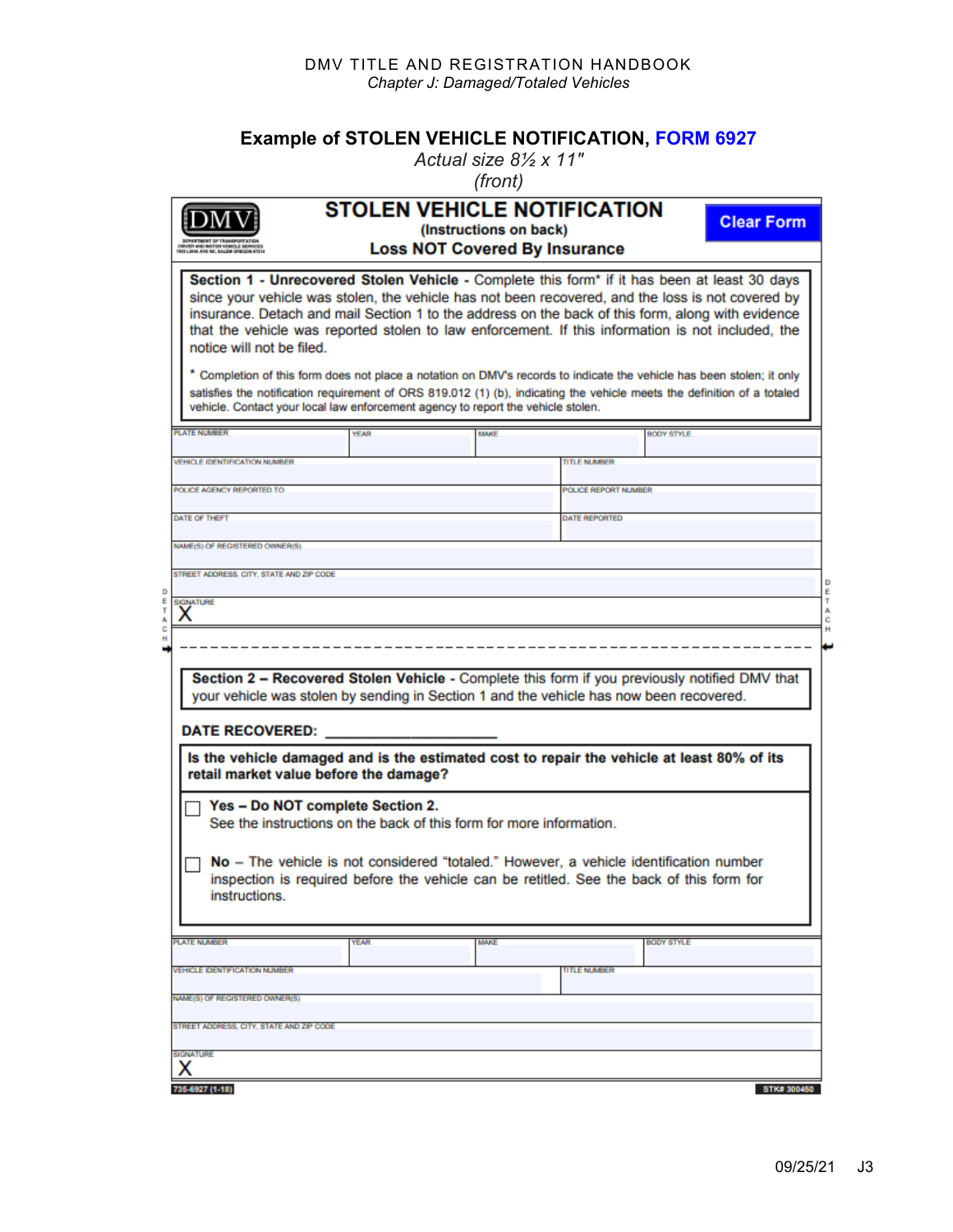#### **Example of STOLEN VEHICLE NOTIFICATION, [FORM 6927](https://www.odot.state.or.us/forms/dmv/6927fill.pdf)**

*Actual size 8½ x 11"*

*(back)* 

| <b>STOLEN VEHICLE INSTRUCTIONS</b>                                                                                                                                                                                                                                                                                                                                                                                                                                                                                                                                                                                                                                                                                                                                                                                                                                                                                                                                                                                                                                                                                                                                                                  |
|-----------------------------------------------------------------------------------------------------------------------------------------------------------------------------------------------------------------------------------------------------------------------------------------------------------------------------------------------------------------------------------------------------------------------------------------------------------------------------------------------------------------------------------------------------------------------------------------------------------------------------------------------------------------------------------------------------------------------------------------------------------------------------------------------------------------------------------------------------------------------------------------------------------------------------------------------------------------------------------------------------------------------------------------------------------------------------------------------------------------------------------------------------------------------------------------------------|
| What to do when your vehicle is stolen:                                                                                                                                                                                                                                                                                                                                                                                                                                                                                                                                                                                                                                                                                                                                                                                                                                                                                                                                                                                                                                                                                                                                                             |
| . If the loss is not covered by insurance:<br>1. Report the theft to law enforcement, and<br>2. Wait at least 30 days. If the vehicle has not been recovered after 30 days,<br>you then must notify DMV within 60 days of the date of the theft. Failure to notify DMV<br>is a Class A Misdemeanor and is punishable by a jail sentence of up to one year, a fine<br>of up to \$6,250, or both.                                                                                                                                                                                                                                                                                                                                                                                                                                                                                                                                                                                                                                                                                                                                                                                                     |
| Who must notify DMV:<br>• A registered owner, as maintained in DMV's record of the vehicle.<br>If you own the vehicle, but haven't transferred the title, apply for title in your name. Submit completed<br>Section 1 of this form, along with the title application.<br>How to notify DMV:<br>• Complete only Section 1 on the front of this form.<br>• You must include evidence that the vehicle was reported as stolen to law enforcement, otherwise<br>the notice will not be filed. Evidence may include:<br>• A copy of the police report;<br>. A police report number and the name of the agency the theft was reported to; or<br>. Other verification of the report.<br>• Detach Section 1. Retain Section 2 for use if the vehicle is recovered.<br>• Mail Section 1 to:<br><b>DMV - Totaled Vehicle Desk</b><br>1905 Lana Ave NE<br><b>Salem OR 97314</b>                                                                                                                                                                                                                                                                                                                                |
| • If the loss is covered by insurance:<br>1. Report the theft to law enforcement, and<br>2. Report the theft to your insurance company.<br>Because the insurance company is required to report the theft to DMV, you do not<br>need to complete this form.                                                                                                                                                                                                                                                                                                                                                                                                                                                                                                                                                                                                                                                                                                                                                                                                                                                                                                                                          |
| <b>RECOVERED VEHICLE INSTRUCTIONS</b>                                                                                                                                                                                                                                                                                                                                                                                                                                                                                                                                                                                                                                                                                                                                                                                                                                                                                                                                                                                                                                                                                                                                                               |
| If the vehicle is recovered:                                                                                                                                                                                                                                                                                                                                                                                                                                                                                                                                                                                                                                                                                                                                                                                                                                                                                                                                                                                                                                                                                                                                                                        |
| • You must first determine if the vehicle is damaged. Is the estimated cost to repair the vehicle at least<br>80% of its retail market value before the damage?<br>* If your answer to the question is "Yes," you must surrender the title or primary ownership document to<br>DMV, unless you have transferred it to the recovering tower within 30 days of the recovery date, and do one<br>of the following:<br>a. apply for a salvage title; or<br>b. if the vehicle is repaired, rebuilt, or eligible for a certificate of title, apply for title showing the<br>vehicle as "totaled" and assembled, reconstructed, or replica; or<br>c. surrender the title or primary ownership document to DMV, along with a statement indicating that<br>the vehicle is totaled and that you do not intend to rebuild or repair the vehicle, to transfer<br>ownership of the vehicle frame or unibody, or to use the frame or unibody for repairing or<br>constructing another vehicle.<br>. If your answer to the question is " No," complete Section 2 of the form and follow these instructions.<br>a. If the vehicle is not considered "totaled," and you wish to remove the totaled notation from the |
| vehicle record now, you must go to a full service DMV office to have a vehicle identification<br>number (VIN) inspection done. There is a fee for the inspection. Submit Section 2 of this form,<br>with the VIN inspection, to remove the totaled notation.<br>b. If you do not wish to have a VIN inspection performed now, complete Section 2 of the form and<br>send it to: DMV-Totaled Vehicle Desk, 1905 Lana Ave NE, Salem Oregon 97314. The totaled                                                                                                                                                                                                                                                                                                                                                                                                                                                                                                                                                                                                                                                                                                                                         |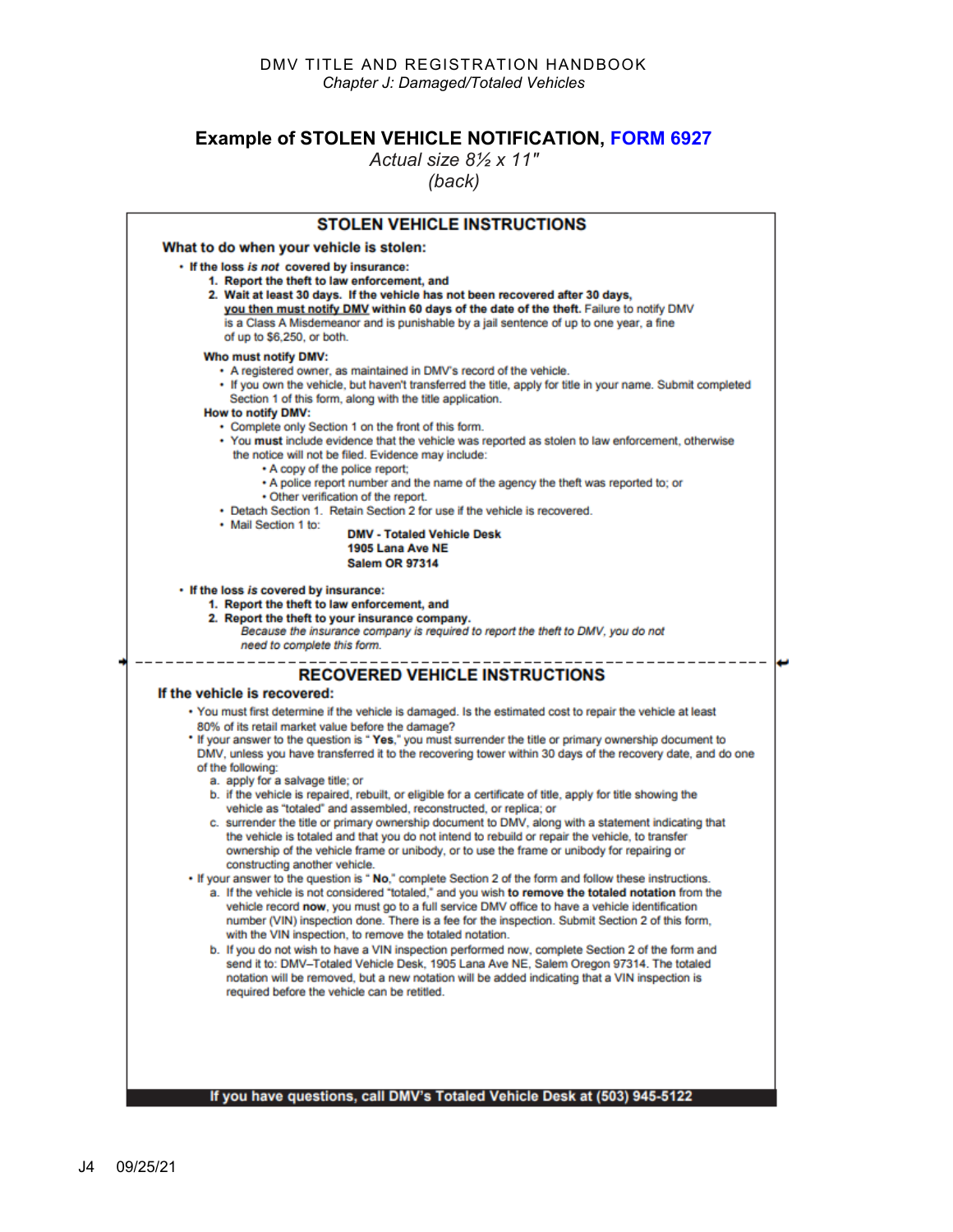## **Selling a totaled vehicle**

Any business or individual who declares a vehicle totaled must give the buyer the salvage title. If the title was surrendered to Oregon DMV and no salvage title was issued, the seller must give the buyer a bill of sale that states:

- The vehicle is totaled:
- The title has been surrendered to DMV;
- The plates and registration is no longer valid; and
- The vehicle must be retitled as an assembled, reconstructed, or replica vehicle; or the vehicle is a recovered stolen vehicle that is not totaled because of damage.

## **Buying or selling a totaled vehicle**

Anyone who acquires a totaled vehicle with a title that has not been surrendered must surrender the title to DMV. The title must also include releases from all persons or companies shown on the title.

If the vehicle is going to be rebuilt or sold, a salvage title must be applied for. The offense for failing to surrender a title for a totaled vehicle is a Class A misdemeanor which carries a maximum penalty of up to one year in jail, a fine of up to \$6,250 or both.

### **Notice of Vehicle to Be Dismantled/Proof of Compliance, Form 6017**

When individuals or businesses that are not required to have a dismantler's license wreck, disassemble, or dismantle a vehicle, they must notify DMV with a Notice of Vehicle to be Dismantled/ Proof of Compliance, Form 6017. (Licensed dismantlers do not use Form 6017 to notify DMV. They use the Dismantler's Notice to DMV, [Form 270.](https://www.odot.state.or.us/forms/dmv/270fill.pdf) See [Chapter P,](https://www.oregon.gov/ODOT/DMV/docs/VTRH/Chapter_P.pdf) Dismantlers.)

The first copy of Form 6017 must be submitted to DMV at least 7 days before starting such activity. Within 30 days after the vehicle is dismantled, the vehicle registration, plates and title or other primary ownership documents must be submitted to DMV. If no salvage title is required, the second and third copies of Form 6017 must be submitted to DMV with the primary ownership document. If the vehicle is subject to salvage title requirements, an application for salvage title and the title fee is required. See the second and third copies of the form for further instructions.

The Notice of Vehicle to be Dismantled/ Proof of Compliance, Form 6017, is not available online. These forms can be obtained at a DMV office.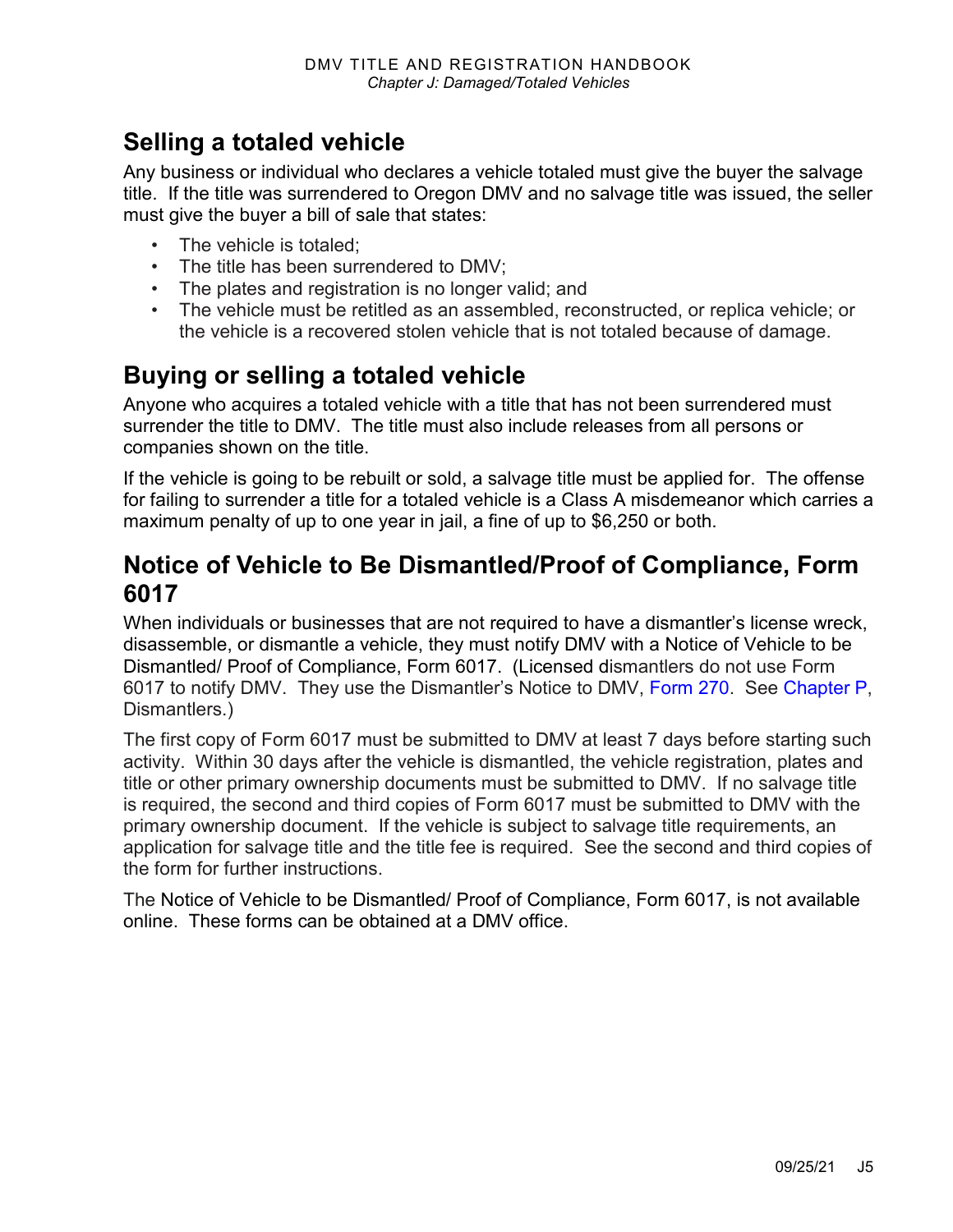#### **Example of NOTICE OF VEHICLE TO BE DISMANTLED/PROOF OF COMPLIANCE, FORM 6017**

*(Three-part form; top part shown below) Actual size 8½" x 11"*

|                                                 |                                                      | NOTICE OF VEHICLE TO BE                                                                                                    |                                               | <b>Reset Form</b>   |
|-------------------------------------------------|------------------------------------------------------|----------------------------------------------------------------------------------------------------------------------------|-----------------------------------------------|---------------------|
|                                                 |                                                      | DISMANTLED / PROOF OF COMPLIANCE                                                                                           |                                               |                     |
|                                                 |                                                      |                                                                                                                            |                                               |                     |
|                                                 |                                                      | <b>INSTRUCTIONS</b>                                                                                                        |                                               |                     |
|                                                 |                                                      | Use this form only if you are not required to have a dismantler certificate under ORS 822.110. If you are required to have |                                               |                     |
|                                                 |                                                      | a dismantler's certificate, you should use the Vehicle Dismantler's Notice (Form 735-270). Contact DMV at (503) 945-5052   |                                               |                     |
|                                                 |                                                      | if you are engaged in any business activity involving wrecked, dismantled, disassembled or substantially altered vehicles  |                                               |                     |
|                                                 |                                                      | and you do not have a dismantler's certificate issued under ORS 822.110.                                                   |                                               |                     |
|                                                 |                                                      |                                                                                                                            |                                               |                     |
|                                                 |                                                      | 1) Submit the white copy (original) of this form at least 7 days before beginning work to wreck, dismantle, or disassemble |                                               |                     |
| a vehicle, to:                                  |                                                      |                                                                                                                            |                                               |                     |
|                                                 |                                                      | <b>DMV Salvage Desk</b>                                                                                                    |                                               |                     |
|                                                 |                                                      | 1905 Lana Ave NE                                                                                                           |                                               |                     |
|                                                 |                                                      | Salem OR 97314                                                                                                             |                                               |                     |
|                                                 |                                                      |                                                                                                                            |                                               |                     |
|                                                 |                                                      | 2) Within 30 days after a vehicle has been wrecked, dismantled, or disassembled, the person who completed the work         |                                               |                     |
| must submit to DMV:                             |                                                      |                                                                                                                            |                                               |                     |
|                                                 |                                                      | Any vehicle registration card, license plates, and the title or other primary ownership document; and                      |                                               |                     |
| • Either:                                       |                                                      | 1. An application for salvage title and the title fee, if the vehicle is subject to salvage title requirements; or         |                                               |                     |
|                                                 |                                                      | 2. The pink and yellow copies of this form, if the vehicle is not subject to salvage title requirements.                   |                                               |                     |
|                                                 |                                                      |                                                                                                                            |                                               |                     |
|                                                 |                                                      |                                                                                                                            |                                               |                     |
|                                                 |                                                      |                                                                                                                            |                                               |                     |
|                                                 |                                                      |                                                                                                                            |                                               |                     |
|                                                 |                                                      | <b>WRECKED, DISMANTLED, OR DISASSEMBLED</b>                                                                                |                                               |                     |
|                                                 |                                                      | You can find definitions and requirements for wrecked, dismantled, and disassembled in Oregon Revised Statute (ORS)        |                                               |                     |
|                                                 |                                                      | 819.010 and Oregon Administrative Rule (OAR) 735-024-0050, 735-024-0070.                                                   |                                               |                     |
|                                                 |                                                      |                                                                                                                            |                                               |                     |
|                                                 |                                                      | Do not use this form if the vehicle does not, or will not meet the appropriate definition.                                 |                                               |                     |
|                                                 |                                                      |                                                                                                                            |                                               |                     |
|                                                 |                                                      |                                                                                                                            |                                               |                     |
|                                                 |                                                      |                                                                                                                            |                                               |                     |
|                                                 |                                                      | I certify that the plan is to wreck, dismantle, or disassemble this vehicle.                                               |                                               |                     |
|                                                 |                                                      | <b>VEHICLE DESCRIPTION</b>                                                                                                 |                                               |                     |
|                                                 | MAKE                                                 |                                                                                                                            | <b>BODY STYLE</b>                             |                     |
|                                                 |                                                      |                                                                                                                            |                                               |                     |
| <b>PLATE NUMBER</b>                             |                                                      | <b>STATE</b>                                                                                                               |                                               |                     |
|                                                 | VEHICLE IDENTIFICATION NUMBER (VERFY VIN ON VEHICLE) | <b>TITLE NUMBER</b>                                                                                                        |                                               |                     |
|                                                 |                                                      |                                                                                                                            |                                               |                     |
|                                                 |                                                      | <b>CERTIFICATION INFORMATION</b>                                                                                           |                                               |                     |
| DATE TO BE WRECKED, DISMANTLED, OR DISASSEMBLED |                                                      |                                                                                                                            | TO BE WRECKED, DISMANTLED, OR DISASSEMBLED BY |                     |
|                                                 |                                                      |                                                                                                                            |                                               |                     |
| <b>ADORESS</b>                                  |                                                      | CITY, STATE AND ZIP CODE                                                                                                   |                                               |                     |
| <b>SIGNATURE</b>                                |                                                      |                                                                                                                            | DATE                                          |                     |
|                                                 |                                                      |                                                                                                                            |                                               |                     |
|                                                 |                                                      |                                                                                                                            |                                               |                     |
|                                                 |                                                      |                                                                                                                            |                                               |                     |
| x                                               | $\nabla$ RETURN NOTICE TO THE ADDRESS BELOW $\nabla$ |                                                                                                                            |                                               |                     |
|                                                 |                                                      |                                                                                                                            |                                               |                     |
| <b>NAME</b>                                     |                                                      |                                                                                                                            |                                               |                     |
| <b>STREET ADDRESS</b>                           |                                                      |                                                                                                                            |                                               |                     |
|                                                 |                                                      |                                                                                                                            |                                               |                     |
|                                                 |                                                      |                                                                                                                            |                                               |                     |
| CITY.STATE. ZIP CODE<br>735-8017 (8-21)         |                                                      | DELIVER OR MAIL THIS COPY TO DMV                                                                                           |                                               | <b>STIVE 300217</b> |

r.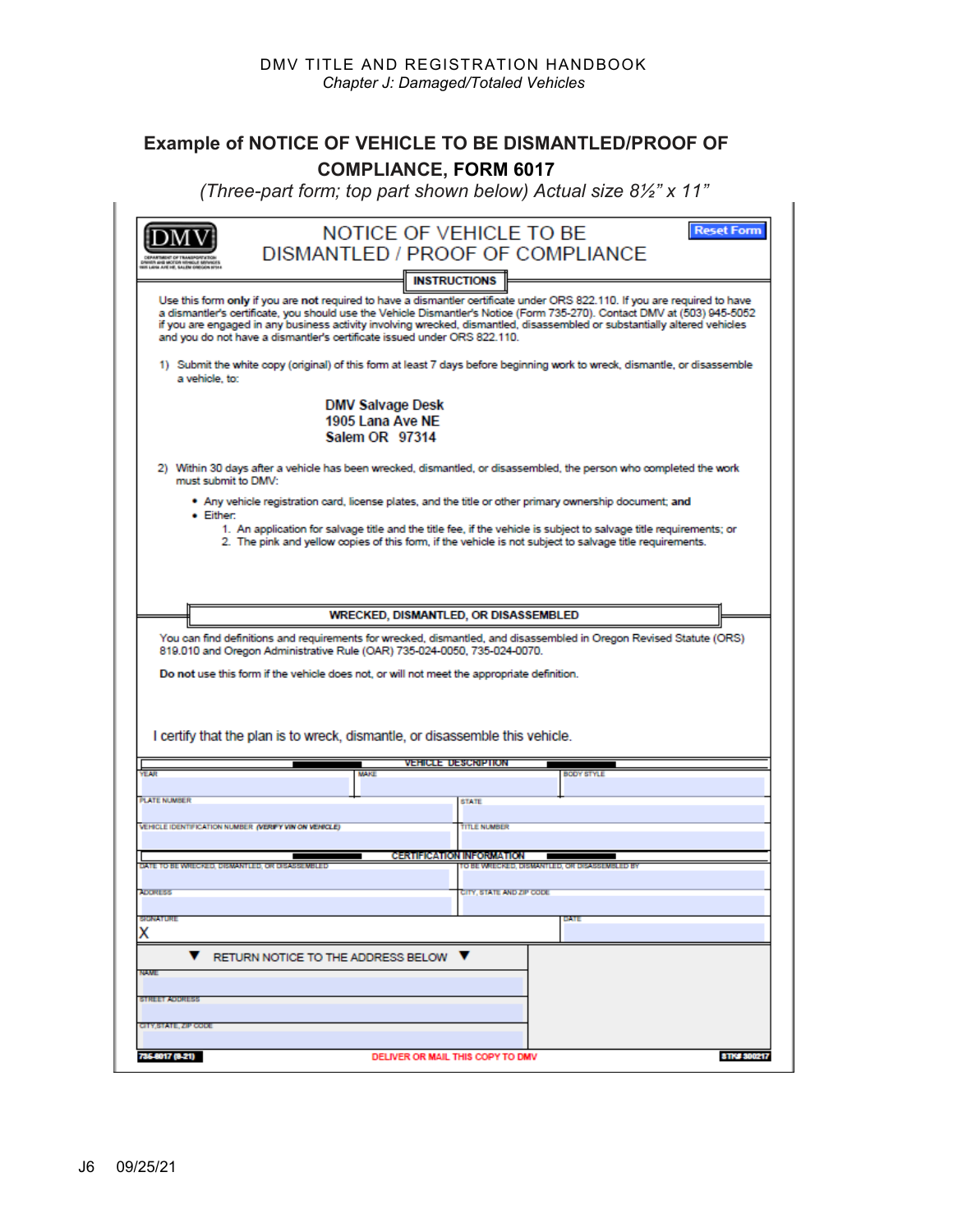## **Definitions**

The following definitions are summarized from DMV administrative rules.

### *Disassemble, dismantle, wreck*

- Total destruction of the vehicle such as where the vehicle is taken apart with the intention of never again being operated as a vehicle (regardless of whether or not the frame or unibody will be used to repair, rebuild, or construct another vehicle).
- The crushing, compacting, or shredding of the vehicle.
- The engine, drive train, and transmission are removed and the frame or unibody is sold or transferred separate from these parts.
- The permanent removal of the wheels and frame or undercarriage of a trailer.
- The vehicle no longer meets the definition of a vehicle under [ORS 801.590](https://www.oregonlegislature.gov/bills_laws/ors/ors801.html)*.*
- The destruction of the frame or unibody of the vehicle.
- The clipping of any quarter, section, or half of the vehicle.

#### *Substantially altered*

- The frame or unibody is cut, severed, or welded together with parts of two or more vehicles or other materials.
- Changes or alterations to the body of a vehicle which cause the body to no longer resemble the original vehicle, or which cause the vehicle to meet the definition of an assembled, reconstructed, or replica vehicle.

## **Salvage titles**

An Oregon Salvage Title Certificate is a legal document that indicates the vehicle was totaled, wrecked, dismantled, stolen, or abandoned. It also indicates ownership of the vehicle. DMV mails the salvage title to the person or entity shown on the document as owner. *(No security interest holders, lessors, or lessees are shown on salvage titles.)*

The Oregon salvage title is valid until the vehicle is rebuilt, dismantled, or recovered, and a regular Oregon title is issued. Salvage titles follow the frame or unibody of a vehicle. If the frame or unibody is sold or transferred, DMV requires assignment of the salvage title to the new buyer.

Under [OAR 735-024-0170:](https://secure.sos.state.or.us/oard/viewSingleRule.action;JSESSIONID_OARD=rL9U67JUMQO4v9rWWenEBTmObgUQwT312VWaLrMW9umCW2PdNYIM!349448965?ruleVrsnRsn=185045)

- Dealers, dismantlers, and insurers are not required to apply for an Oregon salvage title in their name when they acquire a vehicle:
	- Already covered by a salvage title issued by Oregon, or
	- Covered by a salvage title or salvage certificate issued by some other state.

If the vehicle frame or unibody is acquired by a party other than a dealer, dismantler, or insurer, they must apply for a salvage title in their name. Information on how to apply for a salvage title appears later in this chapter.

If the frame or unibody is destroyed, DMV requires surrendering the salvage title to DMV with a signed statement indicating the title was surrendered. Or, if a dismantler surrenders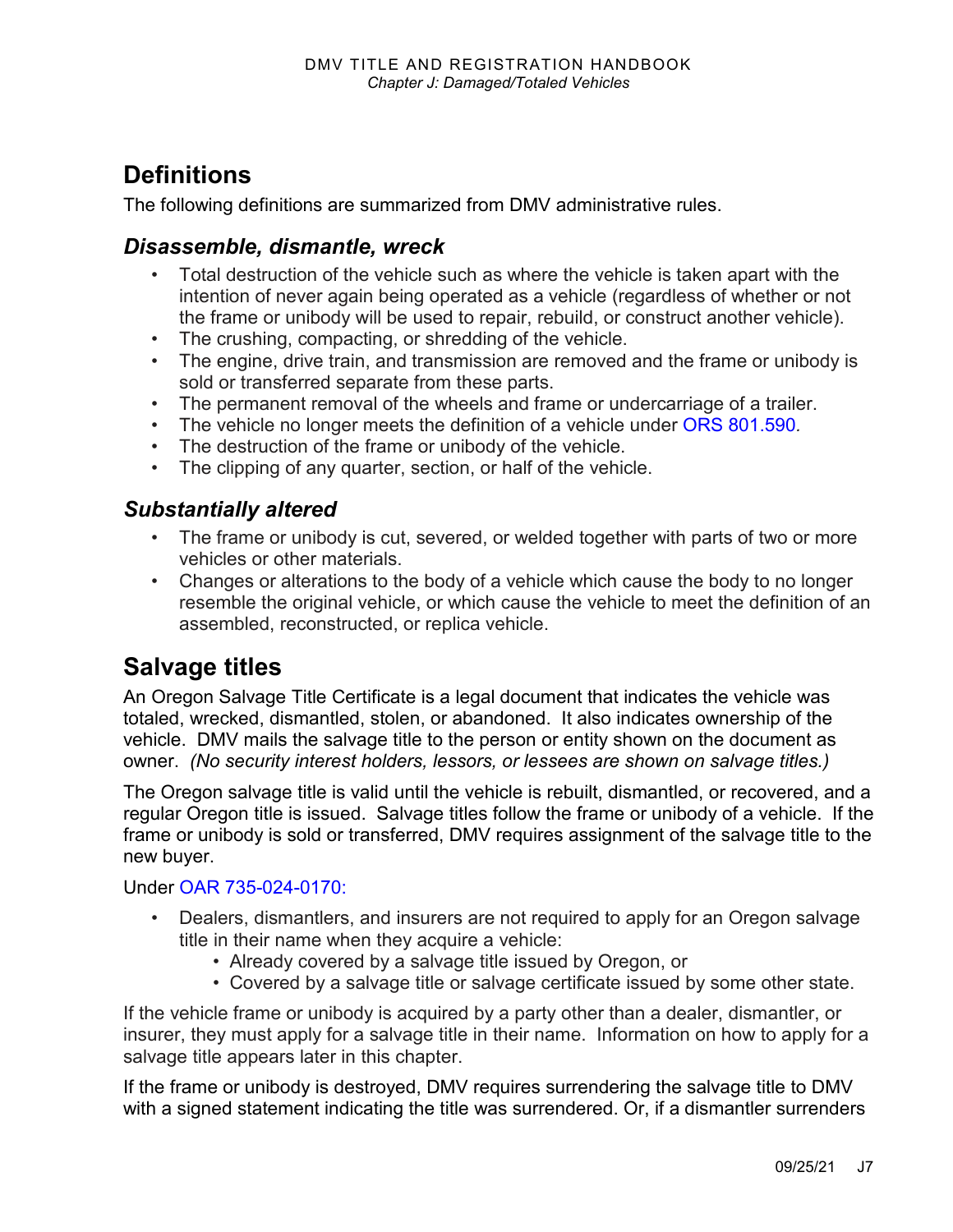the salvage title, a Dismantler's Vehicle Notice to DMV, [Form 270,](https://www.odot.state.or.us/forms/dmv/270fill.pdf) must be submitted with the salvage title*.* (See [Chapter P,](https://www.oregon.gov/ODOT/DMV/docs/VTRH/Chapter_P.pdf) Dismantlers, for instructions on completing Form 270.)

If the vehicle is repaired, rebuilt, or if the frame or unibody is used in constructing another vehicle, the salvage title must be surrendered to DMV when applying for a title for the assembled or reconstructed vehicle. See section titled ["Assembled/reconstructed/replica](#page-17-0)  [vehicles,](#page-17-0)" in this chapter.

There are several situations when a person or entity must apply for a salvage title:

- When the vehicle has been wrecked, dismantled, disassembled or substantially altered [\(ORS 819.010\)](https://www.oregonlegislature.gov/bills_laws/ors/ors819.html) *and the person or entity intends to rebuild or repair the vehicle.*
- When the vehicle is totaled and the title is required to be surrendered (ORS 819.012) [or 819.014\).](https://www.oregonlegislature.gov/bills_laws/ors/ors819.html)
- When the person or entity buys an abandoned vehicle sold under [ORS 819](https://www.oregonlegislature.gov/bills_laws/ors/ors819.html) (appraised at \$500 or less).

There is no requirement to apply for a salvage title if the person or entity does not intend to rebuild or repair the vehicle, to transfer the vehicle, or to use the frame or unibody for repairing or constructing another vehicle.

If the vehicle has been repaired or is otherwise operable before a salvage title is applied for, a regular Oregon title may be applied for following the guidelines found later in this chapter regarding assembled, reconstructed, and replica vehicles.

### *Vehicle types subject to salvage titles*

There are two situations making a vehicle subject to salvage title requirements:

- All vehicle types required to be titled or registered in this state
- Any other vehicle that has been issued a certificate of title by a DMV in another jurisdiction.

### *Registration/security interests*

When a salvage title is issued, any existing registration for a vehicle is canceled. DMV cannot issue registration and the vehicle may not be operated on the highways of Oregon, until an application for certificate of title for the assembled, reconstructed, or replica vehicle is applied for, or the vehicle has a valid trip permit.

Salvage titles do not have security interest information.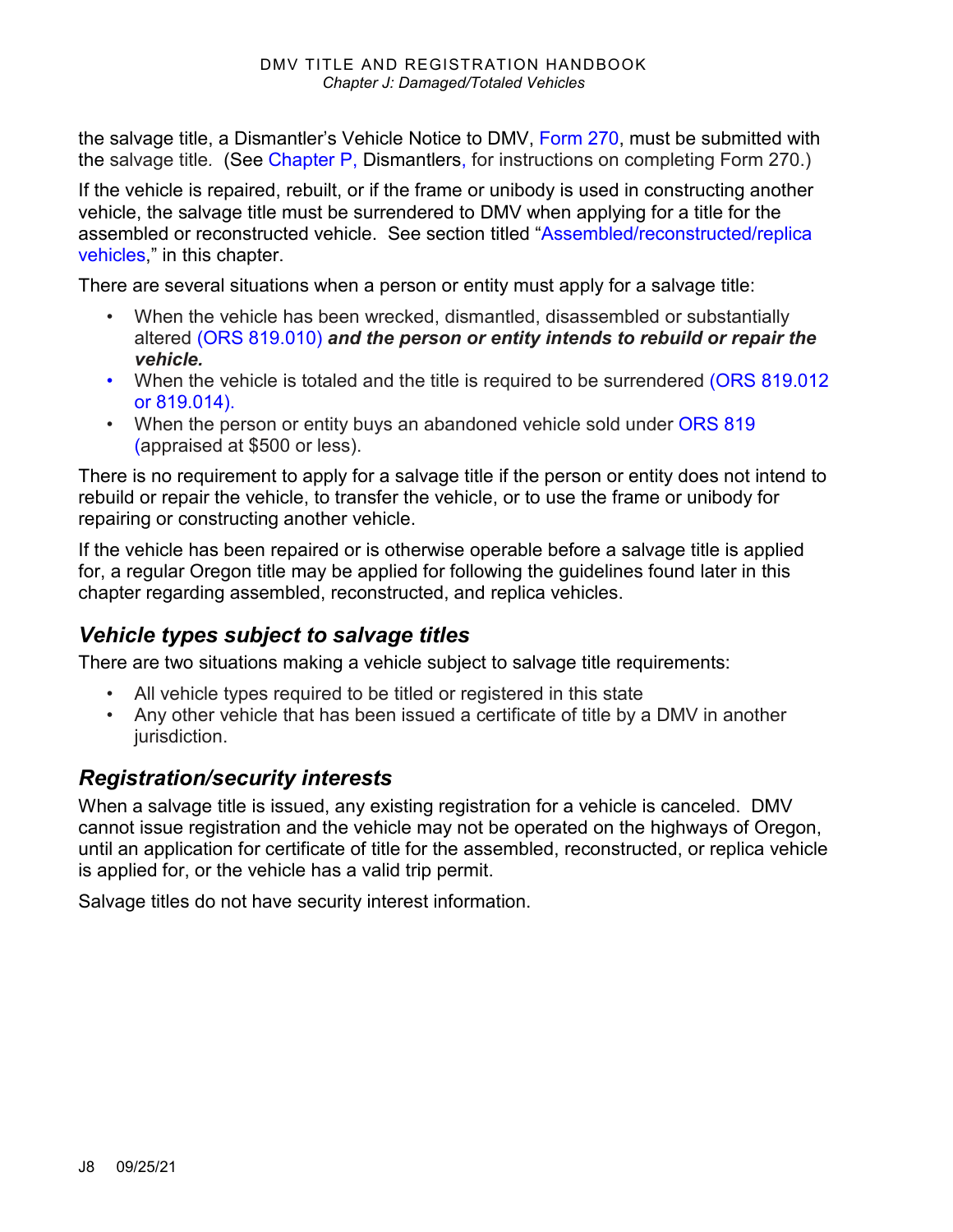## **Oregon Salvage Title Certificate, Form 417**

Below is an example of the most current version of the Oregon Salvage Title (1-19). It is blue and pink rainbow colored with a red border. The size is 8 1/2 "  $\times$  8  $\frac{1}{2}$ ".



## **Submitting salvage title applications**

Mail salvage title applications directly to DMV headquarters at the following address:

DMV Attn: Totaled Vehicle Desk 1905 Lana Avenue NE Salem OR 97314-2251

If salvage title applications are not mailed to the Totaled Vehicle Desk, the processing time will be longer.

## **Salvage title requirements**

The basic requirements to issue a salvage title are listed below. You may need further items depending on the individual transaction.

### *When a primary ownership document has not been surrendered to DMV, submit the following items:*

• A primary ownership document is required for all vehicles. A primary ownership document may include but is not limited to an Oregon title, a manufacturer's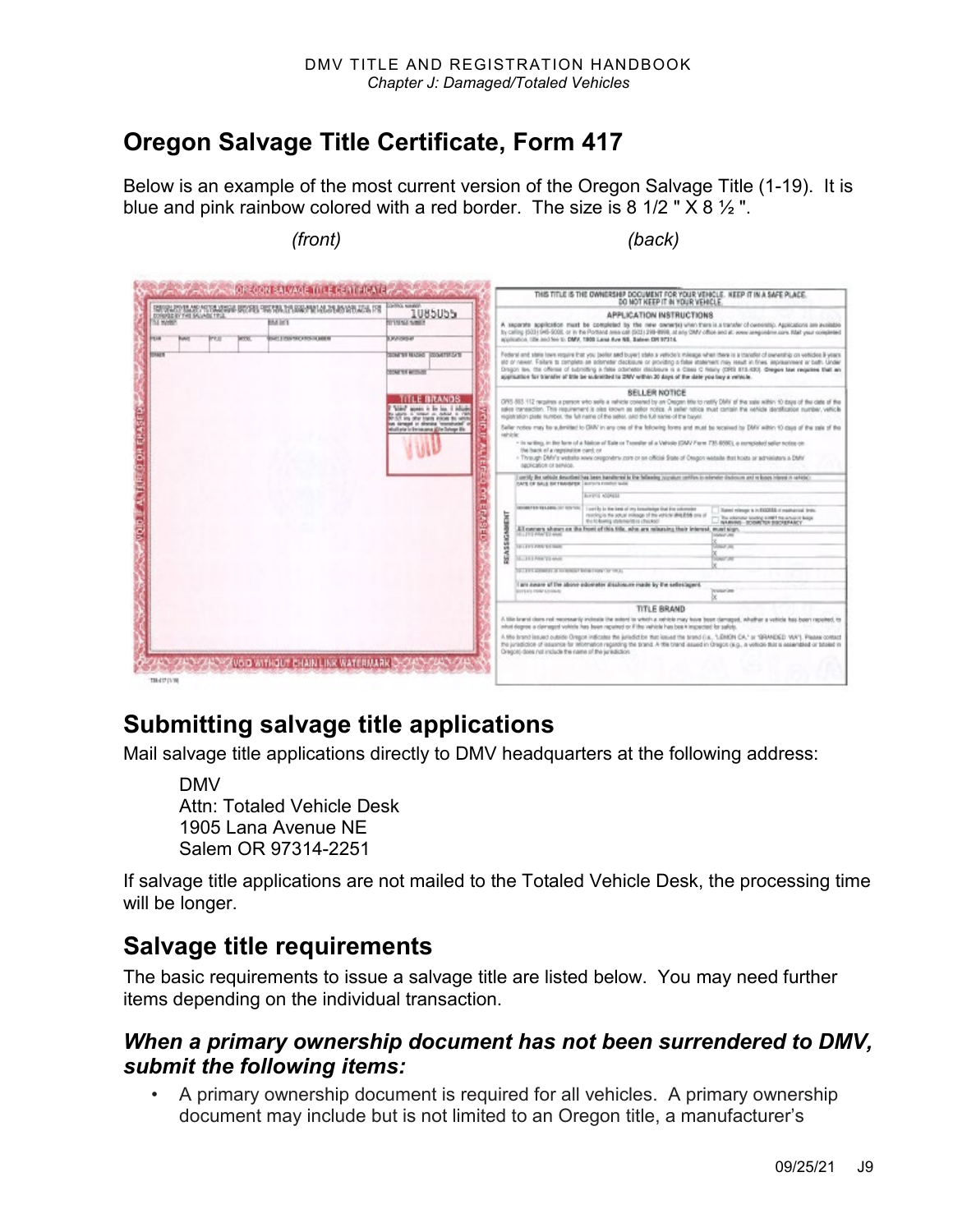certificate of origin (MCO), an out-of-state title, a salvage title, or a sheriff's bill of sale.

- A completed Application for Salvage Title*,* [Form 229](https://www.odot.state.or.us/forms/dmv/229fill.pdf)*,* signed by at least one owner of the vehicle.
- Title fees (see [Chapter M](https://www.oregon.gov/ODOT/DMV/docs/VTRH/Chapter_M.pdf)*)*.

### *When a primary ownership document has been surrendered to DMV, submit the following items:*

- A completed Application for Salvage Title, Form 229, signed by at least one owner of the vehicle.
- Title fees (see [Chapter M\)](https://www.oregon.gov/ODOT/DMV/docs/VTRH/Chapter_M.pdf).

### **When there is no damage to a totaled stolen vehicles, submit the following items:**

- The current Oregon salvage title certificate with proper releases from all persons or firms who previously had an interest in the vehicle.
- A completed [Form 226](https://www.odot.state.or.us/forms/dmv/226fill.pdf)*,* signed by at least one current owner of the vehicle.
- If the vehicle is **not** totaled due to damage, a signed statement to that effect from the insurance company.
- A VIN inspection and fee.
- Appropriate fees, including new plates and registration (see [Chapter M](https://www.oregon.gov/ODOT/DMV/docs/VTRH/Chapter_M.pdf)*)*.

## **Requirements for transferring salvage titles**

If the vehicle is a totaled stolen vehicle recovered with little or no damage, see requirements below. If not, see the section titled ["Assembled/reconstructed/replica](#page-17-0)  [vehicles,](#page-17-0)" in this chapter.

## **Registration for salvage vehicles**

The registration is cancelled when a salvage title is issued. Salvage titled vehicles may not be operated on the highways of the state, unless the vehicle has a valid trip permit.

Registration may be applied for after the vehicle is rebuilt and the vehicle owner applies for an Oregon title. DMV will assign a new plate with a new expiration date. Registration may be applied for at the same time as the title application, or later. (See [Chapter K](https://www.oregon.gov/ODOT/DMV/docs/VTRH/Chapter_K.pdf) for more information on how to apply for registration.)

## **Application for Salvage Title, [Form 229](https://www.odot.state.or.us/forms/dmv/229fill.pdf)**

### *Completing the Application*

Make sure to read the section titled Customer Name, Number, and Address in [Chapter A](https://www.oregon.gov/ODOT/DMV/docs/VTRH/Chapter_A.pdf) before completing the application.

### **REASON FOR SALVAGE TITLE: "Vehicle is:"**

Check the appropriate box.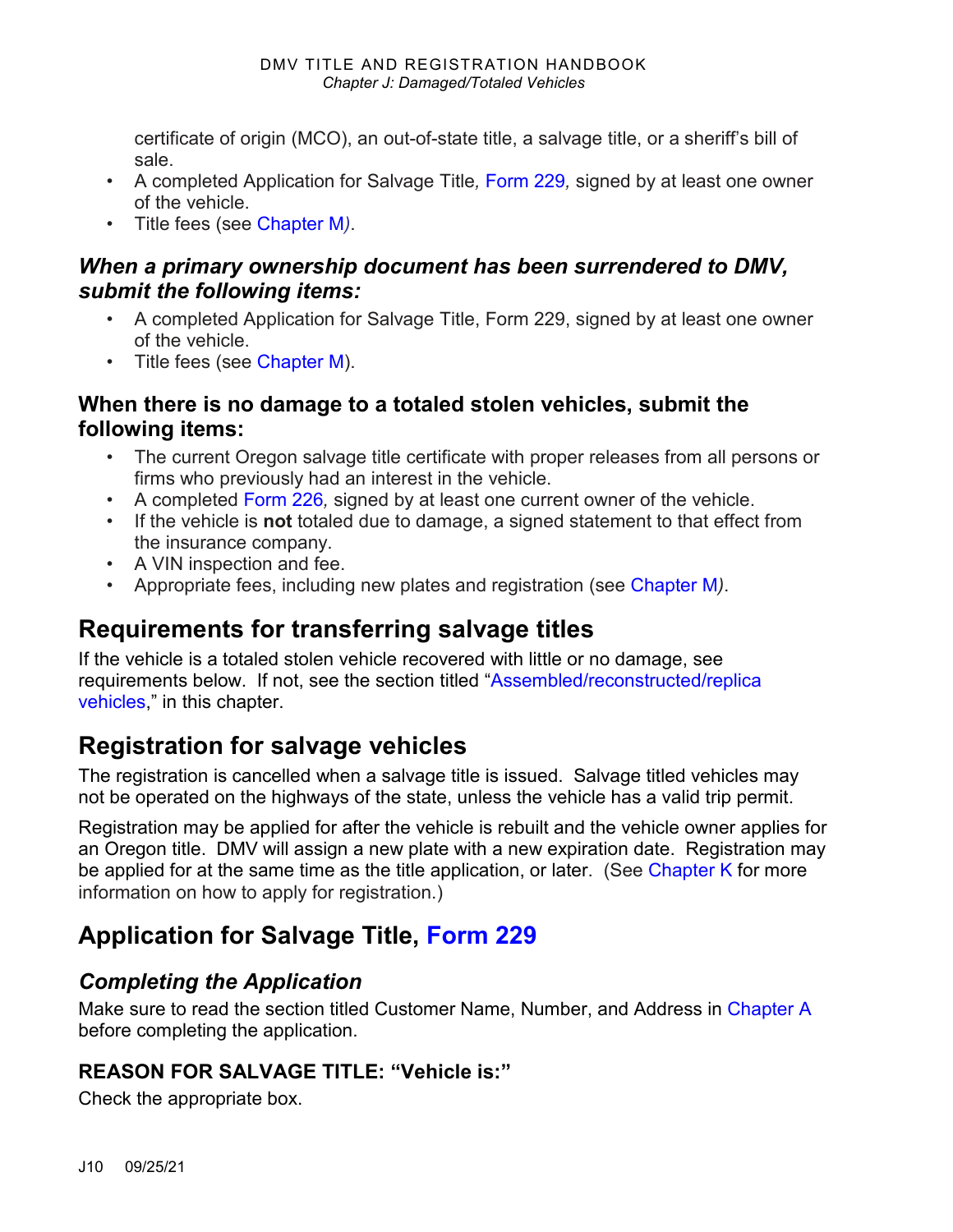#### **Line 1**

- **Vehicle Identification Number (VIN):** The VIN on the application must match the VIN on the vehicle and the ownership documents (exceptions are in [Chapter A\)](https://www.oregon.gov/ODOT/DMV/docs/VTRH/Chapter_A.pdf).
- **Oregon Title #:** If applicable.
- **Trailer Over 8 ½ Feet Wide:** Check appropriate box.

#### **Line 2**

- **Present Oregon Plate#:** If a plate is on the vehicle.
- **Vehicle Description:** Year, make, and body style.
- **Equipment #:** If applicable.

#### **Line 3**

- **Reference #:** Optional. Prints an insurance claim/policy number and date of loss on the title (cannot exceed 16 characters).
- **Motor Power:** Check the appropriate box to indicate the type of motor power. If "other" is checked, write in the type of power that propels the vehicle. If powered by more than one type of motor power, write in all types used.

#### **Line 4**

- **Odometer Reading and Date of Reading:** Must provide the mileage shown on the odometer and the date the mileage was recorded by the applicant. In signing the application, the applicant certifies this information is correct.
- **Odometer Disclosure Certification:** If the odometer reading is not actual mileage or exceeds mechanical limits, the disclosure certification must be completed.

#### **Line 5**

- **Name of Owner**: Full legal name of the registered owner.
- **ODL/ID/Customer # and Date of Birth**: This information enables DMV to locate the customer in the DMV database. Enter the customer number for all owners, including businesses.

#### **Lines 6 & 7**

- **Owner's Residence Address:** Address must be the actual residence address of the registered owner(s) or lessee(s), including the city, state, and zip code. If the registered owner is a business, use the actual Oregon location of the business.
- **Mailing Address:** Complete if the mailing address is different from the residence address, including city, state and zip code. If the salvage title is to be mailed to an insurance company or other interested party, **include "c/o" indicating "in-care-of"**  with the insurance company or other interested party name and address. The name and address information on the first registered owner's customer file will be printed on the title.
- **County of Residence:** Fill in the owner's county of residence.
- **County of Mailing:** Fill in the county of the mailing address.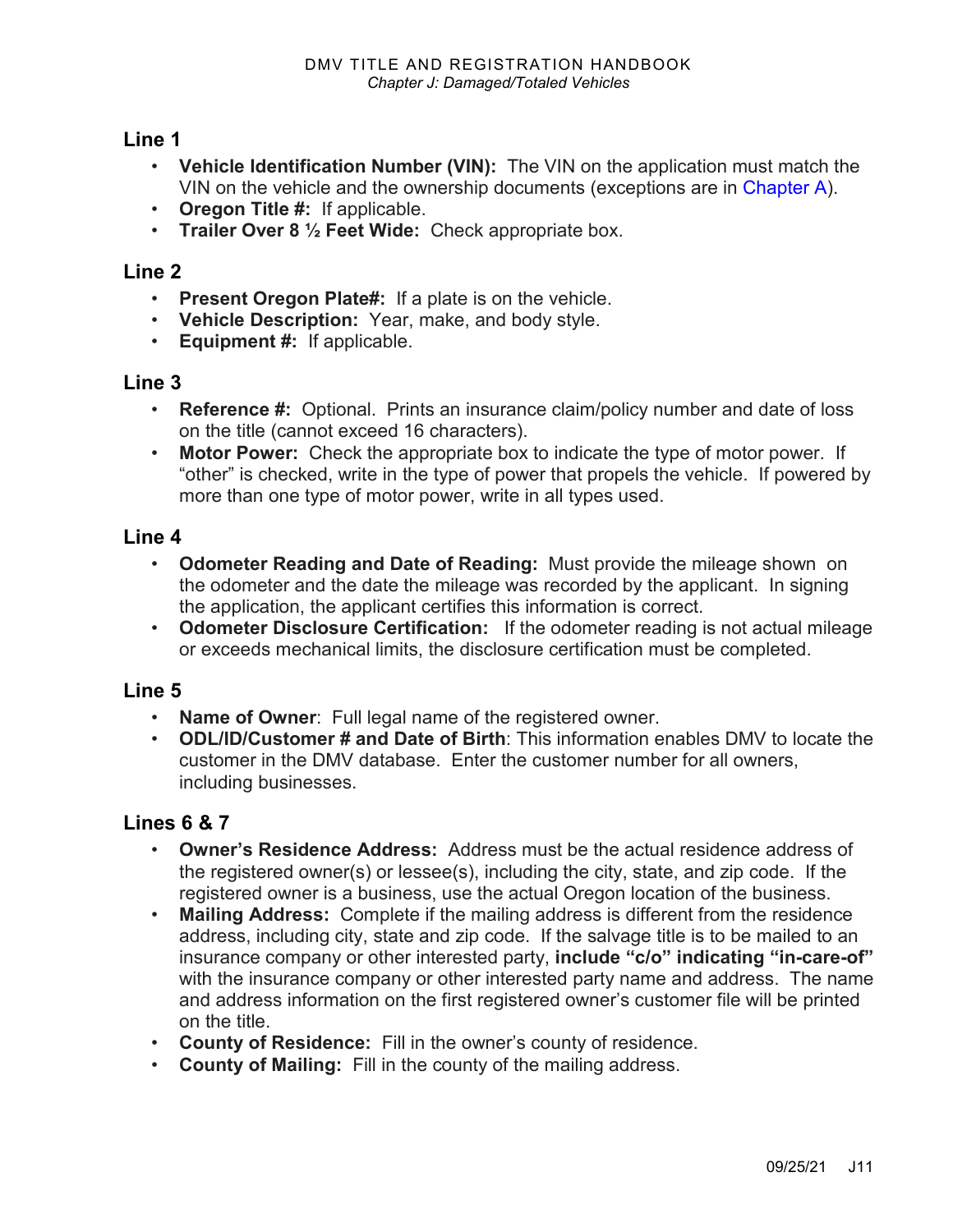#### **Line 8**

- **Name of Joint Owner or Lessee:** Full legal name of the joint registered owner or lessee (for individuals, complete as shown on ODL, ID card or instruction permit.)
- **Customer # and Date of Birth:** This information enables DMV to locate the customer in the DMV database files. Enter the customer number for all owners, including businesses.

#### **Lines 9 - 11**

- **One-Time Mailing Address:** If DMV should mail the title to an insurance company or other interested party not listed as the owner, be sure to list the insurance company or other interested party name and address. This information will not be printed on the title.
- **Park Model RV Site Address**

#### **Line 12**

• **Survivorship:** Check the YES or NO box to indicate survivorship. If neither box is checked, *no survivorship will be shown on the title***.** 

#### **Line 13**

• Recreational Vehicle or Park Model Recreational Vehicle (PMRV) Certification

#### **Line 14**

• **Insurance Companies:** If an insurance company is applying, they certify by signing the form that all previous owners' interest has been satisfied.

#### **Line 15**

- **Signature of Owner:** The signature of at least one owner is required.
- **Telephone #:** Optional, but is helpful if more information is needed.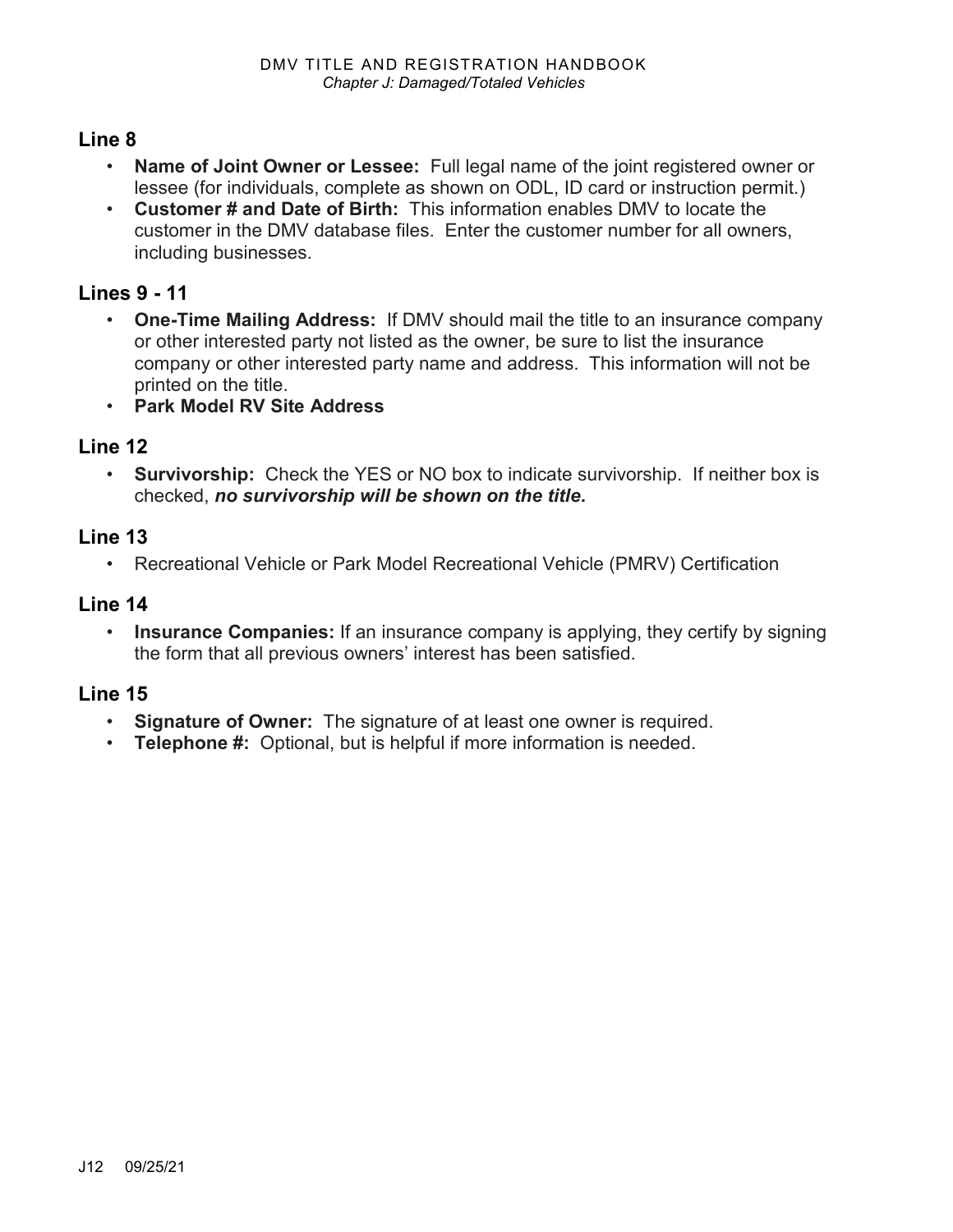#### **Example of APPLICATION FOR SALVAGE TITLE, [FORM 229](https://www.odot.state.or.us/forms/dmv/229fill.pdf)**

*Actual size 8½" x 11"*

|                            | <b>Application for</b><br><b>Salvage Title</b><br>DRIVER AND MOTOR VEHICLE SERVICES<br><b>OR LANA AVE NE. BALEM ORE!</b>                                                                                                                                                                  | <b>REMARKS:</b><br><b>Clear Form</b>                                                                                                                                                                                                                                                                                                                                           |  |  |  |  |  |  |  |  |
|----------------------------|-------------------------------------------------------------------------------------------------------------------------------------------------------------------------------------------------------------------------------------------------------------------------------------------|--------------------------------------------------------------------------------------------------------------------------------------------------------------------------------------------------------------------------------------------------------------------------------------------------------------------------------------------------------------------------------|--|--|--|--|--|--|--|--|
|                            | Please read instructions on the back before completing this form.                                                                                                                                                                                                                         |                                                                                                                                                                                                                                                                                                                                                                                |  |  |  |  |  |  |  |  |
| ш                          | A salvage title must be obtained for vehicles: (ORS 819.010; 819.012, 819.014 and 819.016)                                                                                                                                                                                                |                                                                                                                                                                                                                                                                                                                                                                                |  |  |  |  |  |  |  |  |
|                            | • Declared a total loss by an insurer who is obligated to cover the loss (this includes damaged and un-recovered stolen); or                                                                                                                                                              |                                                                                                                                                                                                                                                                                                                                                                                |  |  |  |  |  |  |  |  |
|                            | • That have sustained damage not covered by an insurer and the estimated repair cost is equal to at least 80% of the retail                                                                                                                                                               |                                                                                                                                                                                                                                                                                                                                                                                |  |  |  |  |  |  |  |  |
|                            | market value prior to the damage. "Retail market value" is defined as the amount shown in publications used by financial<br>institutions (e.g., banks and lenders) in this state; or                                                                                                      |                                                                                                                                                                                                                                                                                                                                                                                |  |  |  |  |  |  |  |  |
|                            | . Wrecked, disassembled, dismantled, substantially altered, if the intention is to repair or rebuild the vehicle, transfer the                                                                                                                                                            |                                                                                                                                                                                                                                                                                                                                                                                |  |  |  |  |  |  |  |  |
|                            | vehicle to anyone other than a licensed dismantler, or use the frame or unibody to repair or construct another vehicle.                                                                                                                                                                   |                                                                                                                                                                                                                                                                                                                                                                                |  |  |  |  |  |  |  |  |
| REASON FOR SALVAGE TITL    | Vehicle is:<br>Totaled and meets one of the above definitions. (ORS 801.527)                                                                                                                                                                                                              |                                                                                                                                                                                                                                                                                                                                                                                |  |  |  |  |  |  |  |  |
|                            | Wrecked, dismantled or disassembled. (ORS 819.010)                                                                                                                                                                                                                                        |                                                                                                                                                                                                                                                                                                                                                                                |  |  |  |  |  |  |  |  |
|                            | Substantially altered. (ORS 819.010)                                                                                                                                                                                                                                                      |                                                                                                                                                                                                                                                                                                                                                                                |  |  |  |  |  |  |  |  |
|                            | VEHICLE DENTIFICATION NUMBER (VIN)<br>1                                                                                                                                                                                                                                                   | <b>OREGON TITLE #</b><br>YES<br><b>TRAILER OVER</b><br>8 1/2 FEET WIDE:<br>NO                                                                                                                                                                                                                                                                                                  |  |  |  |  |  |  |  |  |
|                            | PRESENT OREGON PLATE #<br>YEAR<br><b>MAKE</b>                                                                                                                                                                                                                                             | <b>EQUIPMENT #</b><br><b>STYLE</b>                                                                                                                                                                                                                                                                                                                                             |  |  |  |  |  |  |  |  |
|                            | $\overline{\mathbf{2}}$                                                                                                                                                                                                                                                                   |                                                                                                                                                                                                                                                                                                                                                                                |  |  |  |  |  |  |  |  |
| <b>/EHICLE INFORMATION</b> | <b>REFERENCE #</b><br><b>GAS</b><br>3<br><b>ELECTRIC</b>                                                                                                                                                                                                                                  | PLUG-IN<br><b>HYBRID</b><br><b>FLEX-FUEL</b><br>DIESEL<br><b>YBRID</b><br><b>NATURAL</b><br><b>PROPANE</b><br><b>DTHER:</b>                                                                                                                                                                                                                                                    |  |  |  |  |  |  |  |  |
|                            | <b>ODOMETER:</b>                                                                                                                                                                                                                                                                          | Federal and State laws require that you state the mileage when you transfer ownership on a vehicle 9 years old or newer. Failure to complete an odometer                                                                                                                                                                                                                       |  |  |  |  |  |  |  |  |
|                            |                                                                                                                                                                                                                                                                                           | disclosure or providing a false statement to meet this requirement is a Class C felony under ORS 815.430. Use this certification when required to provide the odometer disclosure<br>but unable to provide the proper disclosure from the seller. I certify the odometer disclosure listed is true and correct and a disclosure is not available on the required form from the |  |  |  |  |  |  |  |  |
|                            | seller. Providing an odometer reading for a vehicle 10 years old or older is voluntary.<br>ODOMETER READING (NO TENTHS)<br><b>DATE OF READING</b><br>4                                                                                                                                    | I certify that, to the best of my knowledge, the odometer reading is actual                                                                                                                                                                                                                                                                                                    |  |  |  |  |  |  |  |  |
|                            |                                                                                                                                                                                                                                                                                           | mileage UNLESS one of these boxes is marked:<br>the mileage stated is in excess of its mechanical limits (has rolled over); or                                                                                                                                                                                                                                                 |  |  |  |  |  |  |  |  |
|                            |                                                                                                                                                                                                                                                                                           | the odometer reading is NOT actual mileage. WARNING - odometer discrepancy.                                                                                                                                                                                                                                                                                                    |  |  |  |  |  |  |  |  |
|                            | Complete Line 5 with the owner whose address will be used for all DMV mail regarding this vehicle. List additional owners on Line 8. (This in no way determines a priority of<br>ownership.) If any owner listed uses a work address on DMV records, that owner must be listed on Line 5. |                                                                                                                                                                                                                                                                                                                                                                                |  |  |  |  |  |  |  |  |
|                            | PRINT FULL LEGAL NAME: LAST, FIRST, MIDDLE                                                                                                                                                                                                                                                | ODL / ID / CUSTOMER #<br>DATE OF BIRTH (MMDD/YYYY)                                                                                                                                                                                                                                                                                                                             |  |  |  |  |  |  |  |  |
|                            | $\left(5\right)$                                                                                                                                                                                                                                                                          |                                                                                                                                                                                                                                                                                                                                                                                |  |  |  |  |  |  |  |  |
|                            | RESIDENCE / BUSINESS ADDRESS (Address will be used to update your ODL / ID card)<br>MAILING ADDRESS (If different than residence - will be used to update your ODL / ID card)<br>$\mathbf{6}$                                                                                             |                                                                                                                                                                                                                                                                                                                                                                                |  |  |  |  |  |  |  |  |
|                            | CITY, STATE, ZIP CODE<br><b>COUNTY OF RESIDENCE</b><br>F                                                                                                                                                                                                                                  | CITY, STATE, ZIP CODE<br><b>COUNTY OF MAILING</b>                                                                                                                                                                                                                                                                                                                              |  |  |  |  |  |  |  |  |
|                            | JOINT OWNER OR LESSEE - PRINT FULL LEGAL NAME: LAST, FIRST, MIDDLE (See "Change of Address" on reverse)<br>ODL / ID / CUSTOMER #                                                                                                                                                          |                                                                                                                                                                                                                                                                                                                                                                                |  |  |  |  |  |  |  |  |
|                            | DATE OF BIRTH (MMDD/YYYY)<br>◙                                                                                                                                                                                                                                                            |                                                                                                                                                                                                                                                                                                                                                                                |  |  |  |  |  |  |  |  |
| OWNER NAME AND ADDRESS     | ONE TIME MAILING NAME (For this transaction only - will not change your customer record)<br>ெ                                                                                                                                                                                             |                                                                                                                                                                                                                                                                                                                                                                                |  |  |  |  |  |  |  |  |
|                            | ONE-TIME MAILING ADDRESS (Will not change your customer record)                                                                                                                                                                                                                           | PARK MODEL RV SITE ADDRESS (Required for park model RV)                                                                                                                                                                                                                                                                                                                        |  |  |  |  |  |  |  |  |
|                            | CITY, STATE, ZIP CODE                                                                                                                                                                                                                                                                     | CITY, STATE, ZIP CODE<br>COUNTY                                                                                                                                                                                                                                                                                                                                                |  |  |  |  |  |  |  |  |
|                            | $\overline{u}$                                                                                                                                                                                                                                                                            |                                                                                                                                                                                                                                                                                                                                                                                |  |  |  |  |  |  |  |  |
|                            | $\overline{12}$<br>SURVIVORSHIP: Joint Owners agree that title will show joint ownership with right of survivorship.                                                                                                                                                                      | YES                                                                                                                                                                                                                                                                                                                                                                            |  |  |  |  |  |  |  |  |
|                            | To apply for salvage title in Oregon, the owner must certify by completing and signing the statements below. By signing this application, the owner also                                                                                                                                  |                                                                                                                                                                                                                                                                                                                                                                                |  |  |  |  |  |  |  |  |
|                            | acknowledges the survivorship as indicated above. Under Oregon law, it is a crime to knowingly make any false statement on an application for title (ORS                                                                                                                                  |                                                                                                                                                                                                                                                                                                                                                                                |  |  |  |  |  |  |  |  |
|                            | 803.070 / ORS 803.385). Both offenses are Class A misdemeanors and are punishable by a jail sentence of up to one year, a fine of up to \$6,250 or both.                                                                                                                                  |                                                                                                                                                                                                                                                                                                                                                                                |  |  |  |  |  |  |  |  |
|                            | (13)<br>Recreational Vehicles: If titling a used recreational vehicle (motor home, travel trailer or camper) or park model recreational<br>vehicle (PMRV), I certify that this vehicle is a used:                                                                                         |                                                                                                                                                                                                                                                                                                                                                                                |  |  |  |  |  |  |  |  |
|                            | Recreational vehicle that meets NFPA 1192, NFPA 501C or ANSI A119.2 standard in effect at the time of manufacture.                                                                                                                                                                        |                                                                                                                                                                                                                                                                                                                                                                                |  |  |  |  |  |  |  |  |
| CERTIFICATIONS             | PMRV that meets the ANSI A119.5 standard in effect at the time of manufacture.                                                                                                                                                                                                            |                                                                                                                                                                                                                                                                                                                                                                                |  |  |  |  |  |  |  |  |
|                            | If PMRV, I certify it is not permanently affixed to land for use as a permanent dwelling or is located within a mobile home park.                                                                                                                                                         |                                                                                                                                                                                                                                                                                                                                                                                |  |  |  |  |  |  |  |  |
|                            | (14)<br>INSURANCE COMPANIES: I certify, if I represent an insurance company, all prior interests have been satisfied.                                                                                                                                                                     |                                                                                                                                                                                                                                                                                                                                                                                |  |  |  |  |  |  |  |  |
| SIGNATURE                  |                                                                                                                                                                                                                                                                                           | I CERTIFY THE INFORMATION ON THIS APPLICATION IS TRUE AND CORRECT.                                                                                                                                                                                                                                                                                                             |  |  |  |  |  |  |  |  |
|                            | SIGNATURE OF OWNER AS SHOWN ABOVE<br>$\overline{\mathbf{15}}$                                                                                                                                                                                                                             | DATE<br><b>TELEPHONE #</b>                                                                                                                                                                                                                                                                                                                                                     |  |  |  |  |  |  |  |  |
|                            | х<br>735-229 (1-20)                                                                                                                                                                                                                                                                       | STK# 300101                                                                                                                                                                                                                                                                                                                                                                    |  |  |  |  |  |  |  |  |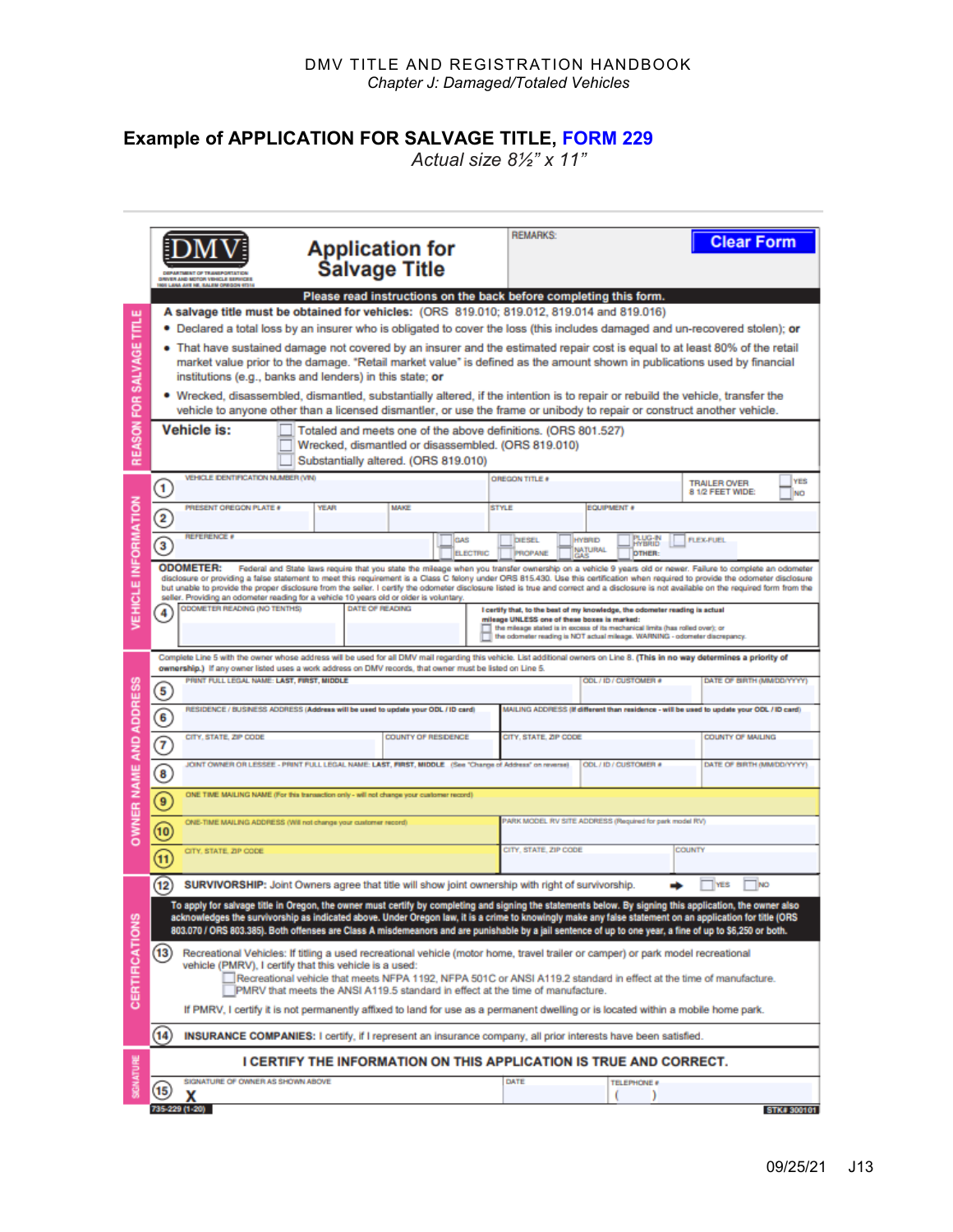## **Application for salvage title on applicant's form**

Below is an example of an acceptable application for salvage title in letter form.

|                                                                                                                                                                                                                             |                                                               | An Insurance Company<br>112 Main Street<br>Anywhere, OR 97000                                                                                                                                      |
|-----------------------------------------------------------------------------------------------------------------------------------------------------------------------------------------------------------------------------|---------------------------------------------------------------|----------------------------------------------------------------------------------------------------------------------------------------------------------------------------------------------------|
|                                                                                                                                                                                                                             | Application for Salvage Title                                 |                                                                                                                                                                                                    |
| Salvage title is being applied for because the vehicle has been totaled.                                                                                                                                                    |                                                               |                                                                                                                                                                                                    |
| Plate: XYZ123<br>Style: PU<br>VIN: 2GCFK29KXN000000                                                                                                                                                                         | Year: 2006<br>Model 3/4 ton extended cab<br>Title: 0712203401 | Make: Chev                                                                                                                                                                                         |
| By completing and signing the statement below, I am certifying that under Oregon Law, it is a<br>or both.                                                                                                                   |                                                               | crime to knowingly make any false statement on application for title (ORS 803.070). Offense is<br>a Class A misdemeanor and is punishable by a jail sentence up to one year, a fine up to \$6,250, |
| to completed an odometer disclosure or providing a false statement may result in fines and/or<br>imprisonment. Under Oregon Law, the offense of submitting a false odometer statement is a<br>Class C Felony (ORS 815.430). |                                                               | Federal and state laws require I state the mileage when there is a transfer of ownership. Failure                                                                                                  |
| Odometer reading: 96,123                                                                                                                                                                                                    | Date of reading: 06/25/12                                     |                                                                                                                                                                                                    |
| I certify that, to the best of my knowledge, the odometer reading is the actual mileage.                                                                                                                                    |                                                               |                                                                                                                                                                                                    |
| of mileage in excess of its mechanical limits.                                                                                                                                                                              |                                                               | I hereby certify that to the best of my knowledge, the odometer reading reflects the amount                                                                                                        |
| I certify that the odometer reading is not the actual mileage.                                                                                                                                                              |                                                               |                                                                                                                                                                                                    |
| I certify that all prior interests have been satisfied.                                                                                                                                                                     |                                                               |                                                                                                                                                                                                    |
| I certify that the information on this application is true can correct.                                                                                                                                                     |                                                               |                                                                                                                                                                                                    |
| Signature _________________________                                                                                                                                                                                         |                                                               |                                                                                                                                                                                                    |
| Claim Representative: An Insurance Company representative<br>Telephone number: (503) 333-0000                                                                                                                               |                                                               |                                                                                                                                                                                                    |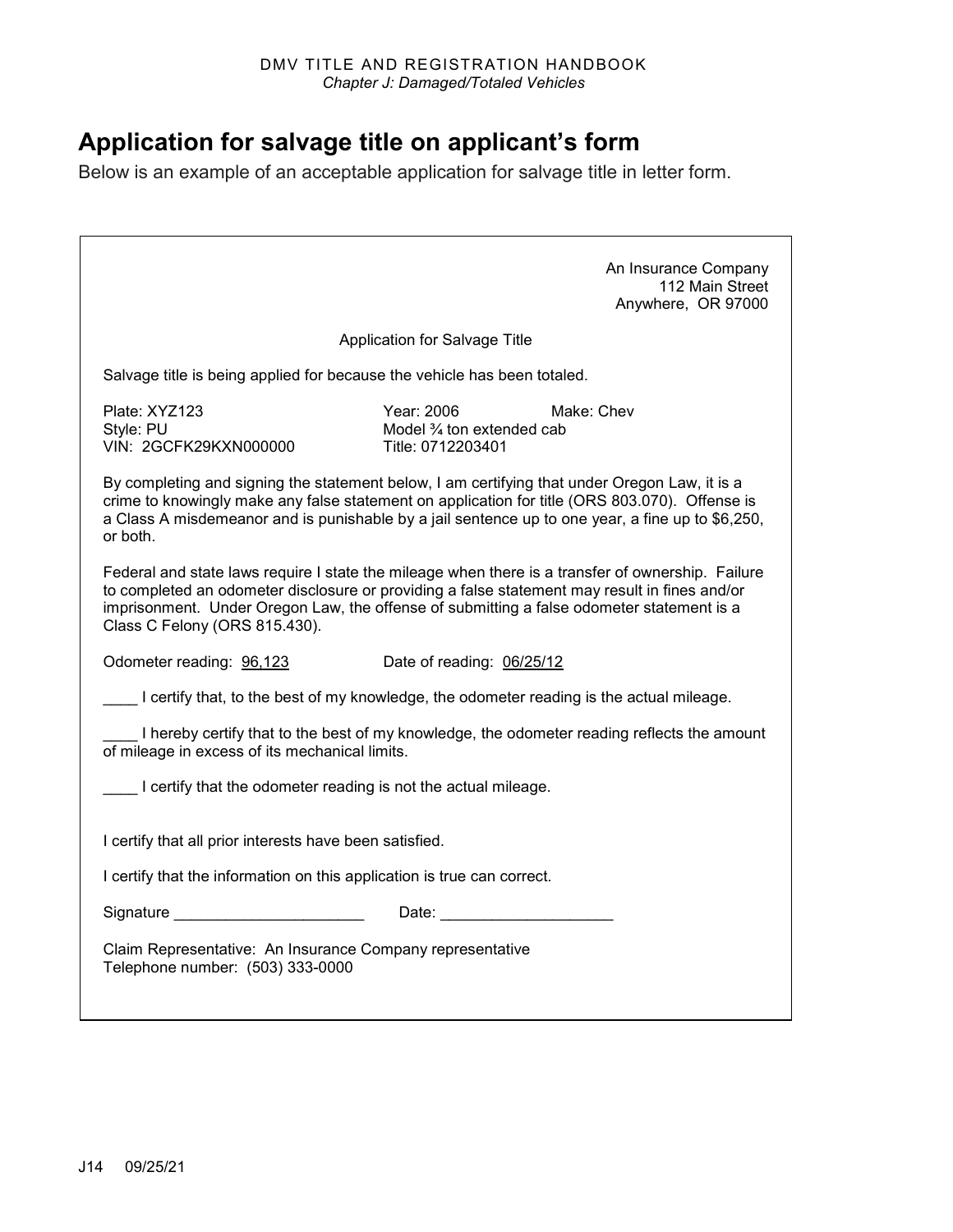## **Replacement salvage title requirements**

A replacement salvage title may be applied for if the original salvage title is lost, destroyed, or mutilated. An application for replacement salvage title must be made by the person or persons to whom the salvage title was originally issued. DMV will issue the replacement salvage title in the same owners' names as the previous salvage title. The only exceptions are:

- When the owner of record is deceased or their interest is transferred by operation of law, or
- When the whereabouts of the owner are unknown or the owner is otherwise unavailable to apply. "Unavailable to apply" is not applicable if the owner of record is an insurer currently doing business in this state, or is a dealer or dismantler currently licensed by Oregon DM, or
- When no odometer disclosure is required, and the new owner provides releases of interest from all owners, the new owner may apply for salvage replacement title and transfer at the same time.

## **Application for Replacement Salvage Title, [Form 230](https://www.odot.state.or.us/forms/dmv/230.pdf)**

### *Completing the Application*

Please read the section titled Customer Name, Number, and Address in [Chapter A](https://www.oregon.gov/ODOT/DMV/docs/VTRH/Chapter_A.pdf) before completing the application. Fill in all applicable boxes and spaces.

### *FRONT*

#### **Gray shaded area:**

- **Dealer Trans box:** Check if dealer transaction
- **Dealer #.**
- **Title Fee:** See [Chapter M](https://www.oregon.gov/ODOT/DMV/docs/VTRH/Chapter_M.pdf) for Fee Charts.

#### **Line 1**

- **Vehicle Identification Number (VIN):** The VIN on the application must match the VIN on the vehicle and the VIN listed on DMV records (exceptions in [Chapter A\)](https://www.oregon.gov/ODOT/DMV/docs/VTRH/Chapter_A.pdf).
- **Title Number:** List the current Oregon salvage title number if known.

#### **Line 2**

- **Present Oregon Plate #:** Plate number of vehicle as shown on DMV records.
- **Vehicle Description:** Year, make, and body style.
- **Equipment #:** If applicable.

#### **Line 3**

- **Reference #:** Optional. Print an insurance claim or policy number and date of loss if this information is desired on the title (cannot exceed 16 characters).
- **Motor Power:** Check the appropriate box to indicate the type of motor power. If "other" is checked, write in the type of power that propels the vehicle. If powered by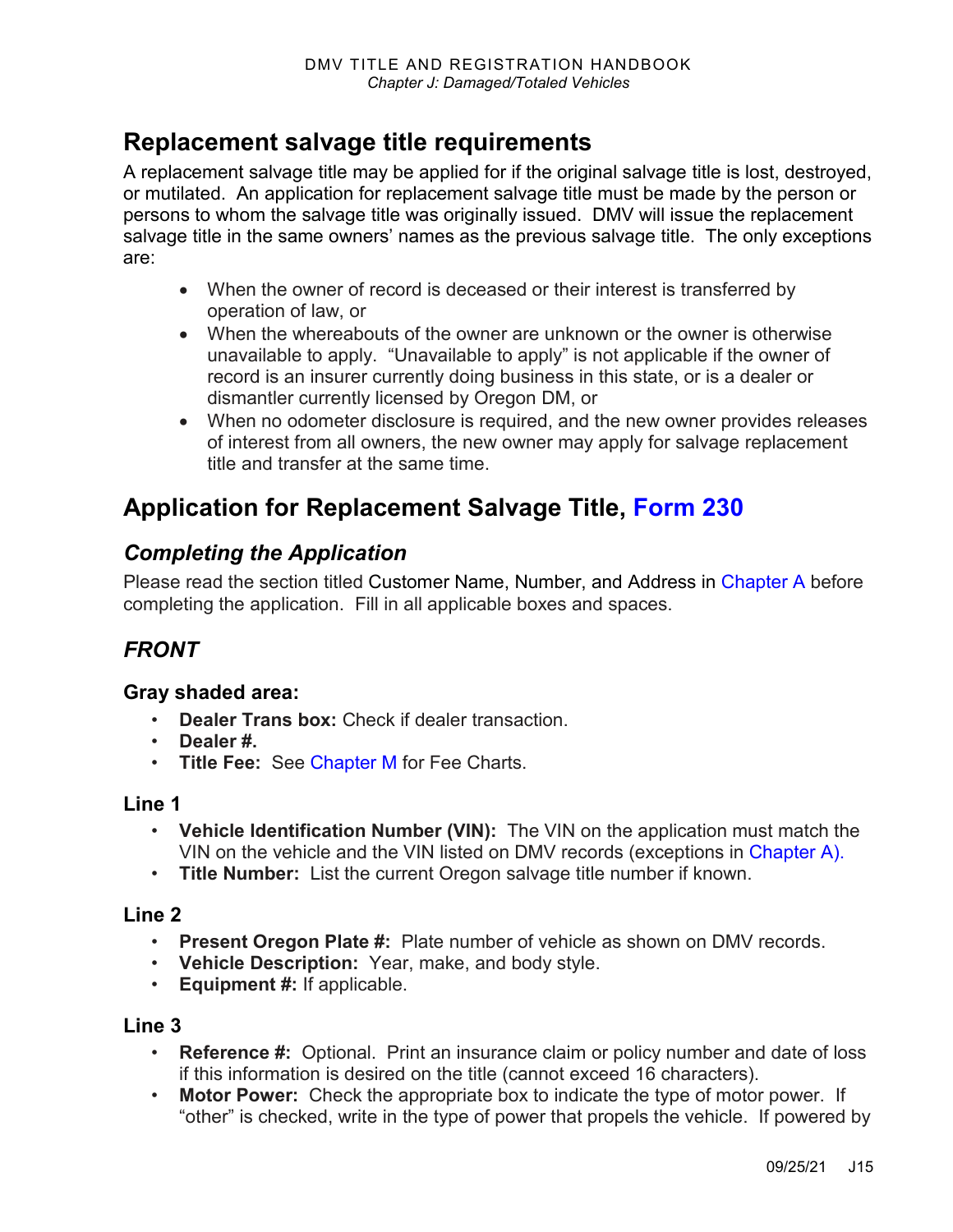more than 1 type of motor power, write in all types used.

#### **Lines 4 - 6**

- **Name of Owner:** Full legal name of registered owner.
- **ODL/ID/Customer # and Date of Birth:** This information enables DMV to locate the customer in the DMV database files. Enter the customer number for all owners, including businesses.
- **Owner's Residence Address:** Must be the actual residence address of the registered owners or lessees, including the city, state, and zip code. If the registered owner is a business, use the actual Oregon location of the business.
- **County of Residence:** Fill in the owner's county of residence.
- **Mailing Address:** Complete if the mailing address is different from the residence address, including the city, state, and zip code. If the salvage title is to be mailed to an insurance company or other interested party, **be sure to include "c/o" indicating "in-care-of"** with the insurance company or other interested party name and address. The name and address information on the first registered owner's customer file will be printed on the title.
- **County of Mailing:** Fill in the county of the mailing address.

#### **Lines 7 & 8**

- **Name of Joint Owner or Lessee:** Full name of the joint registered owner or lessee.
- **Customer # and Date of Birth:** This information enables DMV to locate the customer in the DMV database files. Enter the customer number for all owners, including businesses.

#### **Lines 9 - 11**

- **One-Time Mailing Name and Address:** If DMV is to mail the salvage title to an insurance company or other interested party not listed as the owner, be sure to list the insurance company or other interested party name and address. This information will not be printed on the title.
- **Park Model RV Site Address:** Required field for PMRVs.

#### **Lines 12 & 13**

• **Signatures of Owners:** All owners shown in DMV's database must sign. Signatures of registered owners are required even if they have released their interest.

**EXCEPTION:** DMV will accept a replacement title/title transfer transaction without the signatures of the owners of record on the replacement title application when no odometer disclosure is required and all ownership releases (for example, connecting bills of sale) are provided with the transaction. Line 14 of the Form 230 must be signed by a person who can attest to the disposition of the title, if the owners of record do not sign the Form 230.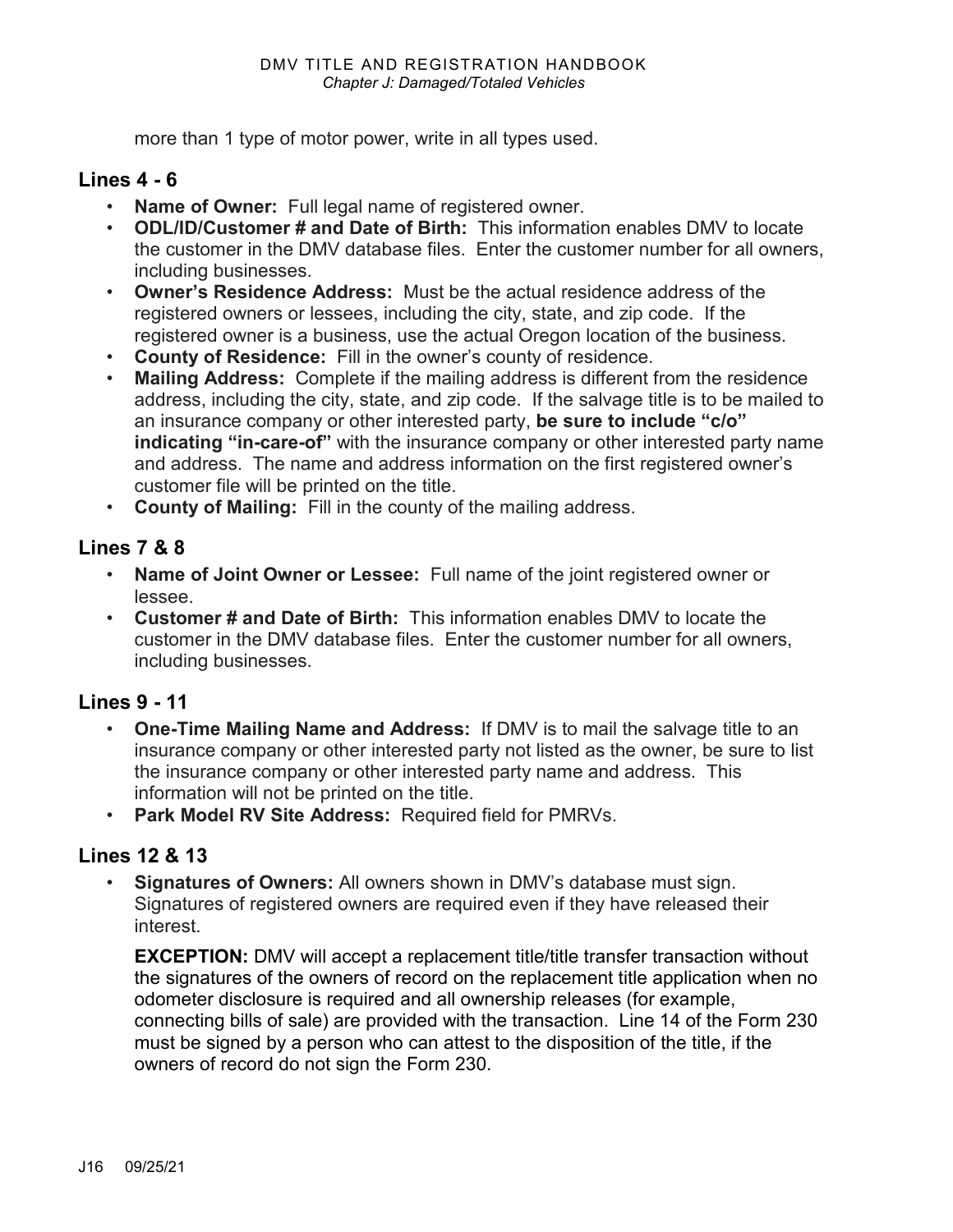#### **Line 14**

• **Signature of Person Certifying the Salvage Title is Lost, Destroyed, Or Mutilated, If Not an Owner Shown on DMV Records:** This line must be signed by the person certifying the title has been lost, destroyed or mutilated if this person is not an owner shown in DMV's database (e.g., a new owner who purchased the vehicle and lost the title before they applied to DMV for title transfer). If the person is from a business, it must be signed and countersigned.

#### **Example of APPLICATION FOR REPLACEMENT SALVAGE TITLE, [FORM 230](https://www.odot.state.or.us/forms/dmv/230fill.pdf)**

|                      |                                                                                                                                                                                                                                                                                                                                                                                                                                                                                                                                                                                                                                                                                                                                                       | <b>Application for Replacement Salvage Title</b>                                                                                                                                                                                                                                                |                                                               |      |                               |                                                        |                                                 |                                      |                                |                                |  |
|----------------------|-------------------------------------------------------------------------------------------------------------------------------------------------------------------------------------------------------------------------------------------------------------------------------------------------------------------------------------------------------------------------------------------------------------------------------------------------------------------------------------------------------------------------------------------------------------------------------------------------------------------------------------------------------------------------------------------------------------------------------------------------------|-------------------------------------------------------------------------------------------------------------------------------------------------------------------------------------------------------------------------------------------------------------------------------------------------|---------------------------------------------------------------|------|-------------------------------|--------------------------------------------------------|-------------------------------------------------|--------------------------------------|--------------------------------|--------------------------------|--|
|                      | DIV USE ONLY<br>If there are ANY changes in ownership, you must complete an Application for Title and Registration (Form<br>735-226) or Application for Salvage Title (Form 735-229) in addition to this form. Please read the instructions<br>on the back of this form carefully before completing this application.                                                                                                                                                                                                                                                                                                                                                                                                                                 |                                                                                                                                                                                                                                                                                                 |                                                               |      |                               |                                                        |                                                 |                                      |                                |                                |  |
|                      |                                                                                                                                                                                                                                                                                                                                                                                                                                                                                                                                                                                                                                                                                                                                                       |                                                                                                                                                                                                                                                                                                 |                                                               |      | <b>DEALER TRANS</b>           |                                                        | <b>DEALER</b>                                   |                                      | <b>TITLE FEE</b><br>\$         |                                |  |
|                      |                                                                                                                                                                                                                                                                                                                                                                                                                                                                                                                                                                                                                                                                                                                                                       | Complete Lines 1 through 14. The ownership information must reflect what is currently shown on DMV records.                                                                                                                                                                                     |                                                               |      |                               |                                                        |                                                 |                                      |                                |                                |  |
|                      |                                                                                                                                                                                                                                                                                                                                                                                                                                                                                                                                                                                                                                                                                                                                                       | VEHICLE IDENTIFICATION NUMBER (VIN)                                                                                                                                                                                                                                                             |                                                               |      |                               | OREGON TITLE #                                         |                                                 |                                      |                                |                                |  |
|                      | 2                                                                                                                                                                                                                                                                                                                                                                                                                                                                                                                                                                                                                                                                                                                                                     | PRESENT OREGON PLATE #                                                                                                                                                                                                                                                                          | <b>YEAR</b>                                                   | MAKE |                               | <b>STYLE</b>                                           |                                                 | EQUIPMENT #                          |                                |                                |  |
|                      | 3                                                                                                                                                                                                                                                                                                                                                                                                                                                                                                                                                                                                                                                                                                                                                     | <b>REFERENCE #</b>                                                                                                                                                                                                                                                                              |                                                               |      | <b>GAS</b><br><b>ELECTRIC</b> | <b>DIESEL</b><br><b>PROPANE</b>                        | <b>HYBRID</b><br><b>NATURAL</b>                 | PLUG-IN<br>HYBRID<br><b>OTHER:</b>   |                                | <b>FLEX-FUEL</b>               |  |
|                      |                                                                                                                                                                                                                                                                                                                                                                                                                                                                                                                                                                                                                                                                                                                                                       | Complete Line 4 with the owner whose address will be used for all DMV mail regarding this vehicle. List additional owners on Lines 7 and 8.<br>(This in no way determines a priority of ownership.) If any owner listed uses a work address on DMV records, that owner must be shown on Line 4. |                                                               |      |                               |                                                        |                                                 |                                      |                                |                                |  |
|                      | 4                                                                                                                                                                                                                                                                                                                                                                                                                                                                                                                                                                                                                                                                                                                                                     | PRINT FULL LEGAL NAME: LAST, FIRST, MIDDLE OF OWNER                                                                                                                                                                                                                                             |                                                               |      |                               |                                                        |                                                 | ODL / ID / CUSTOMER #                |                                | DATE OF BRITH (MM / DD / YYYY) |  |
|                      | 5                                                                                                                                                                                                                                                                                                                                                                                                                                                                                                                                                                                                                                                                                                                                                     | RESIDENCE ADDRESS - (If owner is a business, use business address)                                                                                                                                                                                                                              |                                                               |      |                               |                                                        | MAILING ADDRESS - (if different from residence) |                                      |                                |                                |  |
|                      | $\boldsymbol{6}$                                                                                                                                                                                                                                                                                                                                                                                                                                                                                                                                                                                                                                                                                                                                      | CITY, STATE, ZIP CODE<br><b>COUNTY OF RESIDENCE</b>                                                                                                                                                                                                                                             |                                                               |      | CITY, STATE, ZIP CODE         |                                                        |                                                 |                                      | <b>COUNTY OF MAILING</b>       |                                |  |
|                      | T                                                                                                                                                                                                                                                                                                                                                                                                                                                                                                                                                                                                                                                                                                                                                     | PRINT FULL LEGAL NAME: LAST, FIRST, MIDDLE OF JOINT OWNER                                                                                                                                                                                                                                       |                                                               |      |                               | ODL / ID / CUSTOMER #                                  |                                                 |                                      | DATE OF BIRTH (MM / DD / YYYY) |                                |  |
| OWNER WANE / ADDRESS | 8                                                                                                                                                                                                                                                                                                                                                                                                                                                                                                                                                                                                                                                                                                                                                     | PRINT FULL LEGAL NAME: LAST, FIRST, MIDDLE OF JOINT OWNER                                                                                                                                                                                                                                       |                                                               |      |                               | ODL / ID / CUSTOMER #                                  |                                                 |                                      | DATE OF BIRTH (MM / DD / YYYY) |                                |  |
|                      | 9                                                                                                                                                                                                                                                                                                                                                                                                                                                                                                                                                                                                                                                                                                                                                     | TME MAILING NAME (For this transaction only - will not change your customer record)                                                                                                                                                                                                             |                                                               |      |                               |                                                        |                                                 |                                      |                                |                                |  |
|                      | 10                                                                                                                                                                                                                                                                                                                                                                                                                                                                                                                                                                                                                                                                                                                                                    | IME MAILING ADDRESS (Will not change your customer record)                                                                                                                                                                                                                                      |                                                               |      |                               | ARK MODEL RV SITE ADDRESS (Required for park model RV) |                                                 |                                      |                                |                                |  |
|                      | $\overline{11}$                                                                                                                                                                                                                                                                                                                                                                                                                                                                                                                                                                                                                                                                                                                                       | , STATE, ZIP COD                                                                                                                                                                                                                                                                                |                                                               |      |                               | CITY, STATE, ZIP CODE                                  |                                                 |                                      | <b>SECURITY</b>                |                                |  |
| <b>CERTIFICATION</b> | To apply for a replacement salvage title in Oregon, the owner must certify by completing and signing<br>the statements below. Under Oregon law, it is a crime to knowingly make any false statement on an<br>application for title (ORS 803.070 / ORS 803.385). Both offenses are Class A misdemeanors and are<br>punishable by a jail sentence of up to one year, a fine of up to \$6,250 or both.<br>I certify:<br>. The original salvage title issued for this vehicle has been lost, destroyed or mutilated, and to the<br>best of my knowledge has not been signed, conveyed or transferred to another party. If mutilated,<br>the title or what remains of the title is attached.<br>• The information on this application is true and correct. |                                                                                                                                                                                                                                                                                                 |                                                               |      |                               |                                                        |                                                 |                                      |                                |                                |  |
|                      |                                                                                                                                                                                                                                                                                                                                                                                                                                                                                                                                                                                                                                                                                                                                                       |                                                                                                                                                                                                                                                                                                 |                                                               |      |                               |                                                        |                                                 |                                      |                                |                                |  |
|                      |                                                                                                                                                                                                                                                                                                                                                                                                                                                                                                                                                                                                                                                                                                                                                       | SIGNATURE OF OWNER, SHOWN ABOVE                                                                                                                                                                                                                                                                 | PLEASE NOTE: SIGNATURES ON THIS FORM DO NOT RELEASE INTEREST. |      |                               | DATE                                                   |                                                 | <b>HOME PHONE #</b>                  |                                |                                |  |
|                      | (12)                                                                                                                                                                                                                                                                                                                                                                                                                                                                                                                                                                                                                                                                                                                                                  |                                                                                                                                                                                                                                                                                                 |                                                               |      |                               |                                                        |                                                 | <b>MESSAGE PHONE #</b>               |                                |                                |  |
| <b>SIGNATURES</b>    | 13                                                                                                                                                                                                                                                                                                                                                                                                                                                                                                                                                                                                                                                                                                                                                    | SIGNATURE OF OWNER, SHOWN ABOVE                                                                                                                                                                                                                                                                 |                                                               |      |                               | DATE                                                   |                                                 |                                      |                                |                                |  |
|                      |                                                                                                                                                                                                                                                                                                                                                                                                                                                                                                                                                                                                                                                                                                                                                       | SIGNATURE OF PERSON CERTIFYING THE SALVAGE TITLE IS LOST, DESTROYED, OR MUTILATED, IF NOT AN OWNER SHOWN ON DMV RECORDS.                                                                                                                                                                        |                                                               |      |                               |                                                        |                                                 |                                      |                                |                                |  |
|                      | 14)                                                                                                                                                                                                                                                                                                                                                                                                                                                                                                                                                                                                                                                                                                                                                   | <b>SIGNATURE</b>                                                                                                                                                                                                                                                                                |                                                               |      |                               | DATE                                                   |                                                 | <b>COUNTER DATE STAMP / INITIALS</b> |                                |                                |  |
|                      |                                                                                                                                                                                                                                                                                                                                                                                                                                                                                                                                                                                                                                                                                                                                                       | -230 (1-20)                                                                                                                                                                                                                                                                                     |                                                               |      |                               |                                                        |                                                 |                                      |                                | STK# 300103                    |  |

*Actual size 8½" x 11"*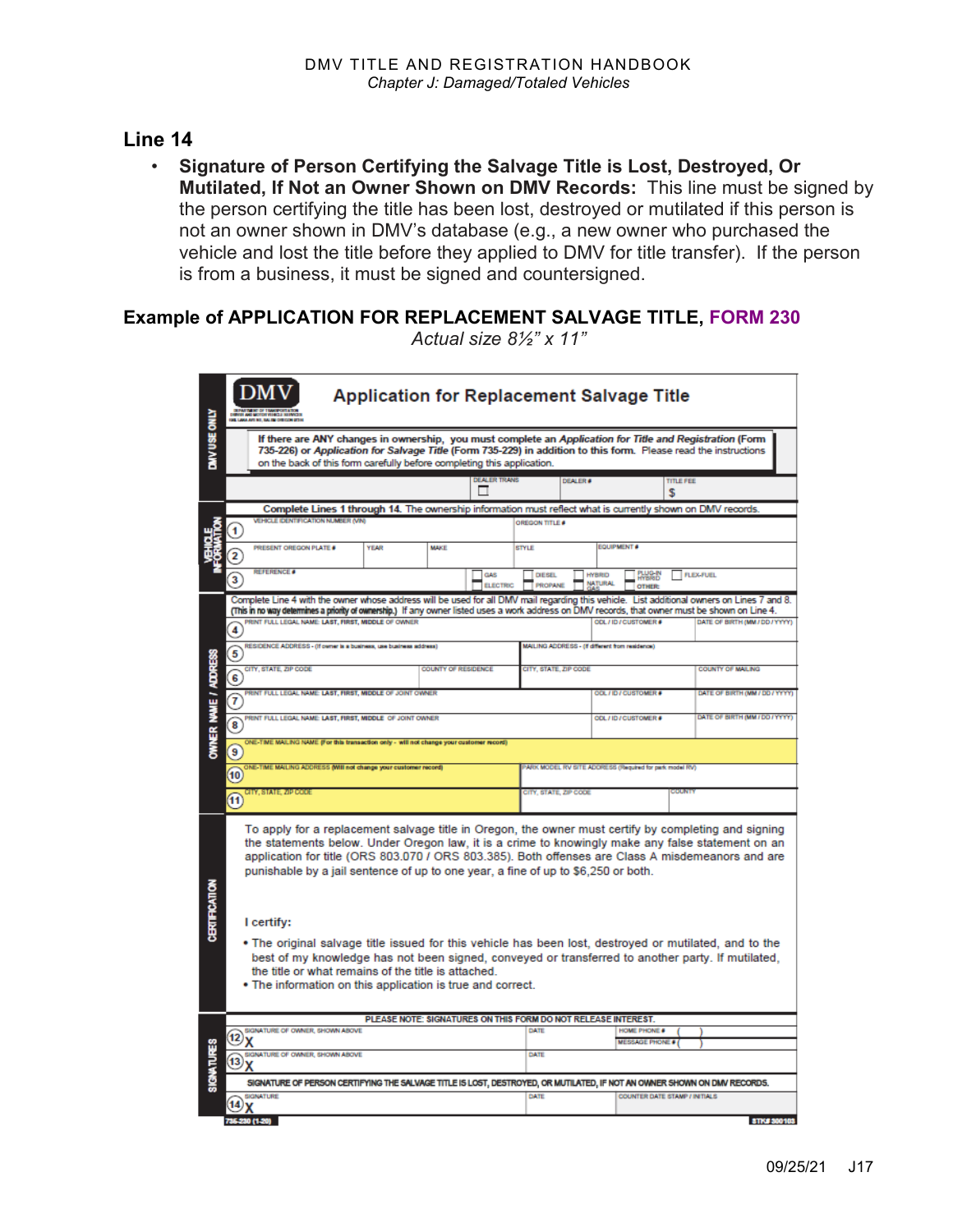## <span id="page-17-0"></span>**Assembled/reconstructed/replica vehicles**

Vehicles are titled as assembled, reconstructed, or replica vehicles when they meet the definition of a totaled vehicle, a substantially altered vehicle, or are sold under certain laws.

### *An assembled vehicle:*

- Has a body that does not resemble any particular year, model or make of vehicle;
- Is not a vehicle rebuilt by a manufacturer;
- Is not a vehicle built in a factory where the year, model and make are assigned at the factory; and
- Is not an antique vehicle, a vehicle of special interest, a reconstructed vehicle, or a replica. [\(ORS 801.130\)](https://www.oregonlegislature.gov/bills_laws/ors/ors819.html)

The title will indicate the year model as the year when the building of the vehicle was completed.

### *A reconstructed vehicle either:*

- Has a body that resembles and primarily is a particular year, model or make of vehicle;
- Is not a vehicle rebuilt by a manufacturer;
- Is not a vehicle built in a factory where the year, model and make are assigned at the factory; and
- Is **not** a replica (see definition of a replica below); or
- Is a motor truck that has been rebuilt using a component kit if the manufacturer of the kit assigns a vehicle identification number (VIN) and provided a MCO the kit.

The title will show the original year model and make of the body. The word "RECONSTRUCTED" will be printed on the title and shown on the DMV title record.

### *A replica is a vehicle:*

With a body built to resemble and be a reproduction of another vehicle of a given year and given manufacturer. (**Example:** A reproduction of a 1957 MG built with 1985 parts.)

The title for a replica vehicle will show the year and make the vehicle resembles. The word "REPLICA" will be printed on the title and shown on the DMV title record.

### **Title requirements for assembled, reconstructed and replica vehicles**

The following items are required for DMV to issue a title for assembled, reconstructed and replica vehicles:

• The title or salvage title (or equivalent documents) for the frame of the vehicle or evidence that the title has been surrendered to Oregon or another state.

### *Equivalent title documents:*

Replacement title application certifying the current Oregon title has been lost, destroyed, or mutilated, if the vehicle is not subject to federal odometer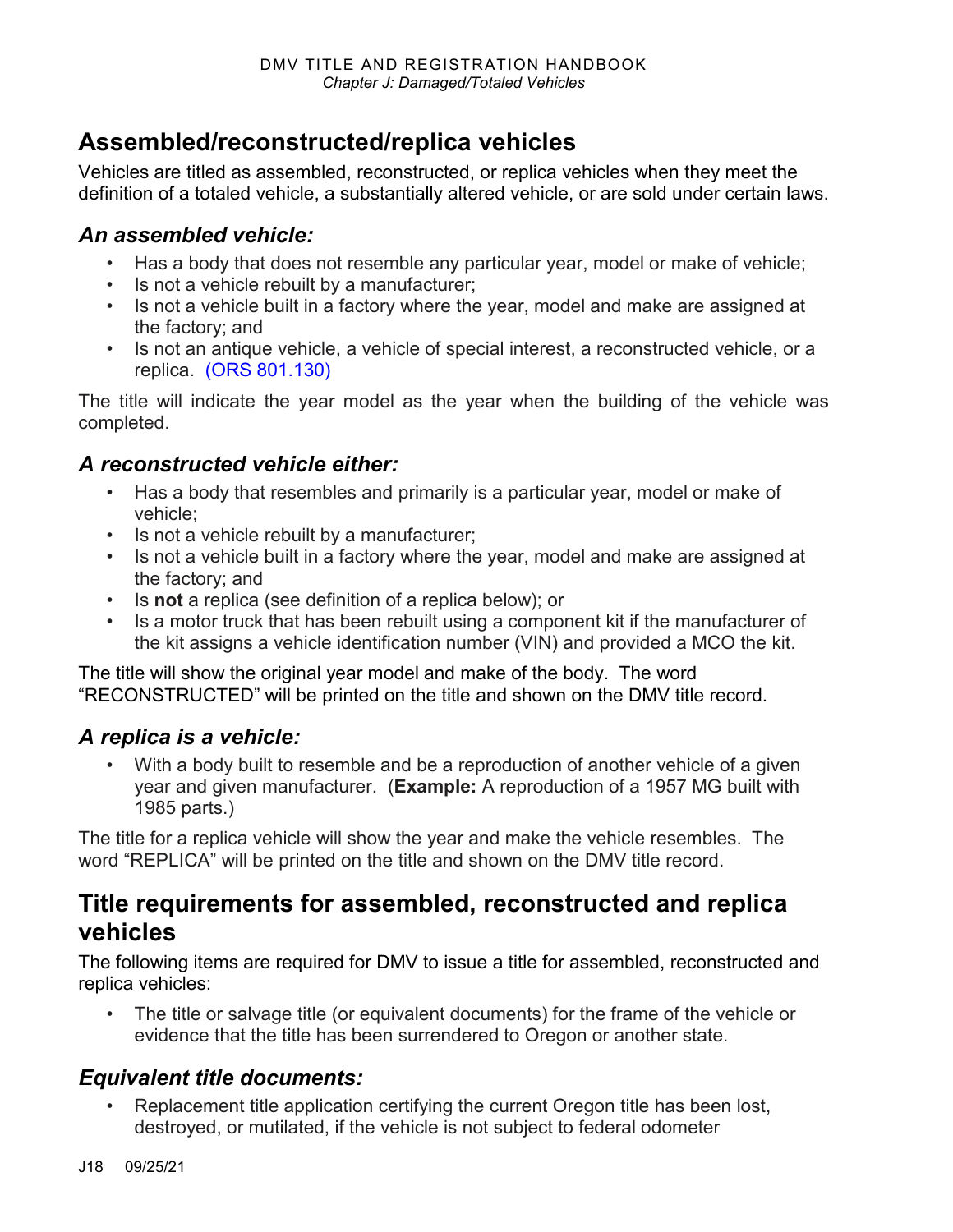requirements.

• Operation of law documents, such as a bill of sale by an appropriate authority, court order, divorce decree or other legal document showing ownership.

### *Evidence that the title was previously surrendered:*

- A salvage title.
- If the title was surrendered to another state's DMV and that state does not issue salvage titles, a bill of sale from an insurer or auto wrecker/dismantler is no longer accepted in Oregon. The customer must title the vehicle in the state where the title was surrendered.
- A letter from another state telling Oregon DMV the title was surrendered for cancellation to a DMV office in that state.
- Indication on Oregon DMV records that the title was previously surrendered.

### *Other requirements and information*

- Original bills of sale, title, MCO, or equivalent documents for each major part.
- All vehicles titled for the first time as assembled, reconstructed, or replica need a VIN inspection by DMV or a designated law enforcement agency.
- Motor vehicles titled for the first time as assembled will have an odometer message of "Not Actual" entered into the vehicle record. This applies when the vehicle type is subject to odometer requirements and when the newly assembled vehicle retains an odometer mechanism from another vehicle. DMV does not add a "Not Actual" odometer message for newly assembled vehicles when the odometer mechanism is replaced during the vehicle assembly, is set at 0 (zero), and an Odometer Repair or Replacement Certification, [Form 6747](https://www.odot.state.or.us/forms/dmv/6747fill.pdf) is submitted.
- A completed Assembled, Reconstructed or Replica Vehicle Certification, [Form](https://www.odot.state.or.us/forms/dmv/6511fill.pdf)  [6511,](https://www.odot.state.or.us/forms/dmv/6511fill.pdf) or the certification on the back of Form 226.

If all of the requirements are met, follow normal title application procedures as listed in [Chapter A.](https://www.oregon.gov/ODOT/DMV/docs/VTRH/Chapter_A.pdf)

## **Lemon Law Buyback**

Effective September 21, 2009, Oregon's consumer warranty law requires manufacturers to notify DMV that a vehicle must be branded "Lemon Law Buyback" when they have repurchased and titled the vehicle in their name. Manufacturers and dealers acting as the manufacturer's agent must signify "Lemon Law Buyback" in the "Remarks" section of the application for title.

Manufacturers and subsequent sellers must also notify the buyer of the status of the vehicle with the following statement accompanying the transaction:

*This vehicle was re-purchased by its manufacturer in accordance with Oregon's consumer warranty law because of a defect in the vehicle. The title to this vehicle has been permanently inscribed with the notation "Lemon Law Buyback."*

A statement signifying the buyer, lessee or transferee has received and understands the notice must include a space for their signature. For example: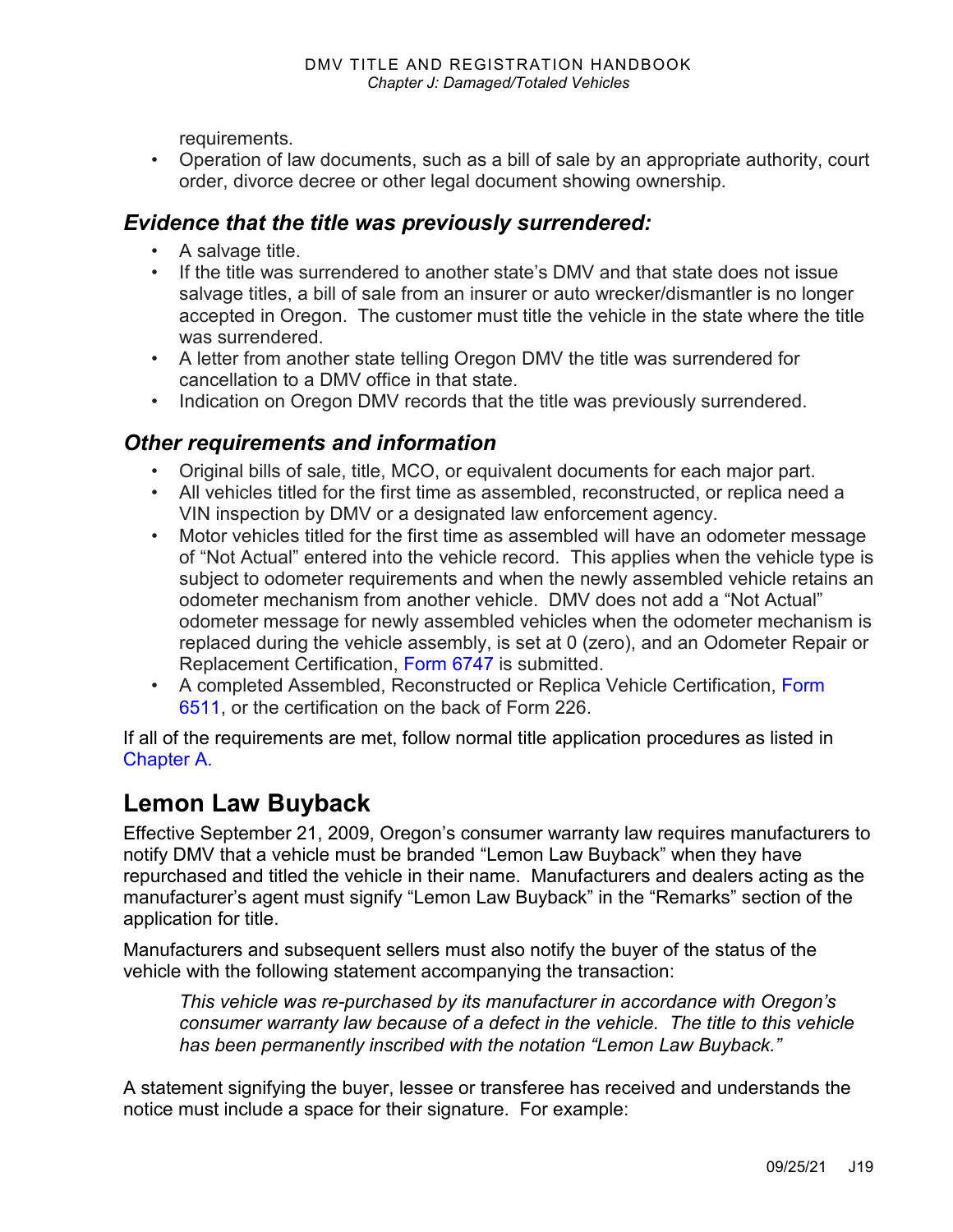*"I acknowledge the above statement and understand the condition of the vehicle."*

*\_\_\_\_\_\_\_\_\_\_\_\_\_\_\_\_\_\_\_\_\_\_\_\_\_\_\_\_\_\_ \_\_\_\_\_\_\_\_\_\_\_\_\_\_\_\_\_\_\_\_\_\_\_\_\_\_*

Signature Date

(DMV does not require a copy of the statement. However, dealers may want to keep a copy of the signed statement for their records.)

## **Previous damage in another jurisdiction**

When an owner applies for title for a vehicle from another jurisdiction and submits documents that indicate the vehicle has been damaged, DMV places a notation (brand) on the Oregon title. DMV may also brand the title based on the history of the vehicle provided in the National Motor Vehicle Title Information System (NMVTIS).

Currently used title brands include Flood (State Name), Glider Kit (State Name), Lemon Law (State Name), Replica (State Name), and Branded (State Name).

DMV no longer uses the "Previous Damage" notation. DMV will not convert current title records showing "Previous Damage" notations until the titles are received for transfer. When the title is transferred in Oregon, DMV will convert the "Previous Damage" brand to "Branded (state name)."

If an out-of-state title has multiple brands or there is not an equivalent Oregon brand to match, DMV will issue the certificate of title with the notation "Branded" and the name of the previous jurisdiction (for example, "Branded-California"). If the title does not have any previous brands, "NONE" will appear in the brand box on the title.

Oregon DMV will place a "Totaled" brand on the Oregon title when an out-of-state title, salvage title or salvage certificate or other ownership document is received showing the name of an insurer as owner, or when an insurer is shown as an interim owner on any reassignment area submitted with the title transaction. The only exception is when an insurer submits an out-of-state title and is applying for an Oregon title in their own name for a vehicle already in their possession. These vehicles are primarily fleet vehicles titled in the insurance company's own name. DMV will remove the "Totaled" brand if we receive information that the vehicle is a theft-recovery vehicle that no longer meets the Oregon "Totaled" definition, similar to how DMV processes vehicles currently titled in Oregon.

DMV will not brand an Oregon vehicle title with the "Glider Kit" brand unless the transaction includes an MCO stating the kit was manufactured and sold as a glider kit. The new brand will appear as Glider Kit (without a state name).

A brand will not be placed on the Oregon title solely because the out-of-state title is a bonded title. However, a Certification of Ownership Facts, DMV Form 550, must accompany the application for Oregon title when a bonded title is submitted as the ownership document. If additional evidence of ownership is available, it must be submitted with the application and certification form.

**NOTE**: If the Junk, Salvage and Insurance (JSI) section in NMVTIS shows a disposition of "CRUSH" or "SCRAPPED," DMV will not issue title unless there is a subsequent disposition of sold entered by the same reporting party.